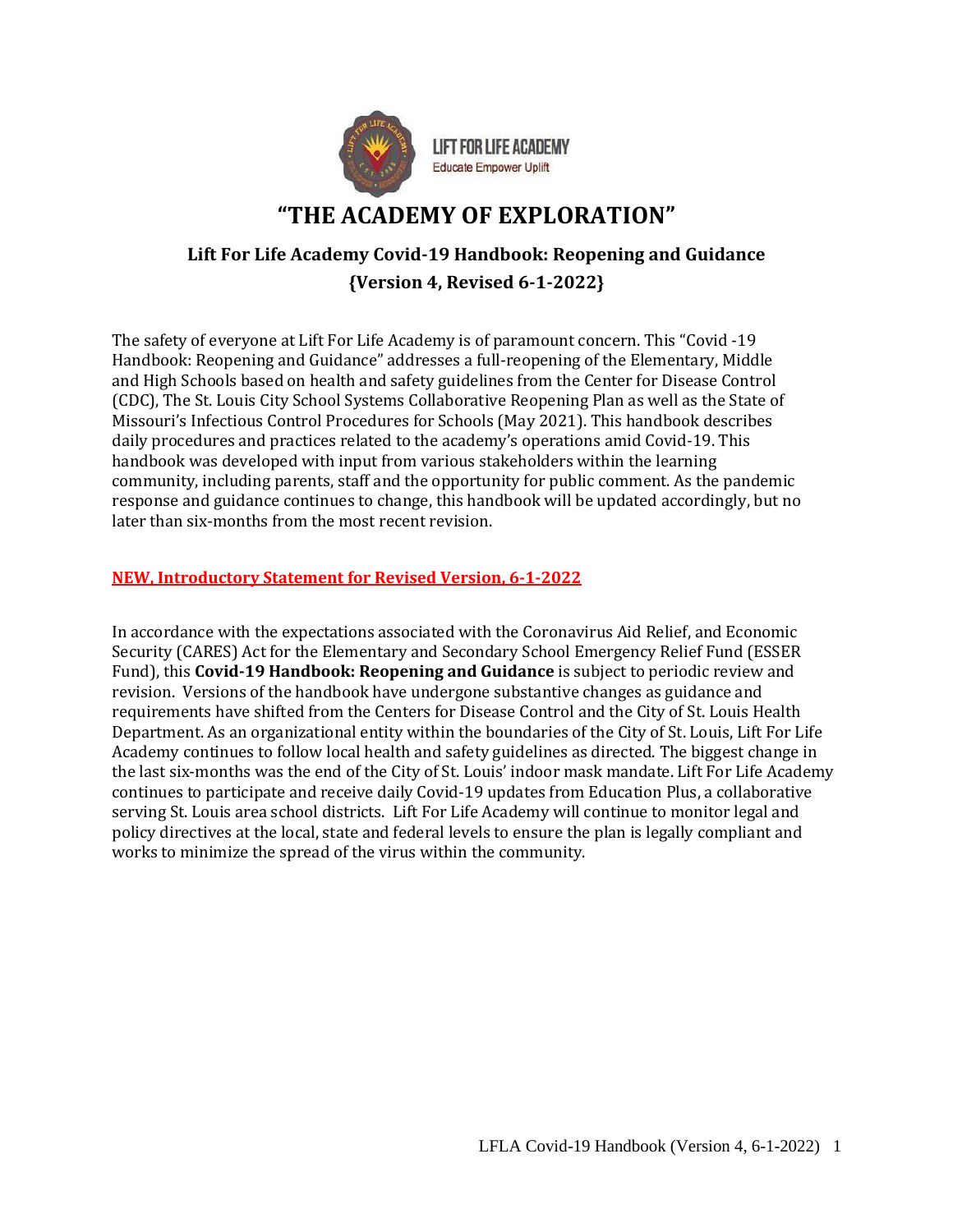| <b>Health/Safety</b>                                                               | 3  |
|------------------------------------------------------------------------------------|----|
| <b>Human Resources</b>                                                             | 9  |
| <b>Bus Transportation</b>                                                          | 14 |
| <b>Arrival and Drop Off Procedures</b>                                             | 14 |
| <b>Food Service Procedures</b>                                                     | 16 |
| <b>Communications</b>                                                              | 17 |
| <b>Social Emotional/Mental Wellness</b>                                            | 18 |
| <b>Academics, Instruction, Technology, Special Education and 504 Plans</b>         | 19 |
| <b>Student Expectations</b>                                                        | 21 |
| <b>Addressing Learning Loss as Result of the Pandemic</b>                          | 22 |
| <b>Financial Policies</b>                                                          | 23 |
| <b>Sports</b>                                                                      | 24 |
| <b>Infectious Disease Control Plan</b>                                             | 24 |
| <b>Identification of Mitigation Strategies Implemented</b>                         | 29 |
| St. Louis Health Department Quarantine, Test-to-Stay, & Test to Return Guidance 30 |    |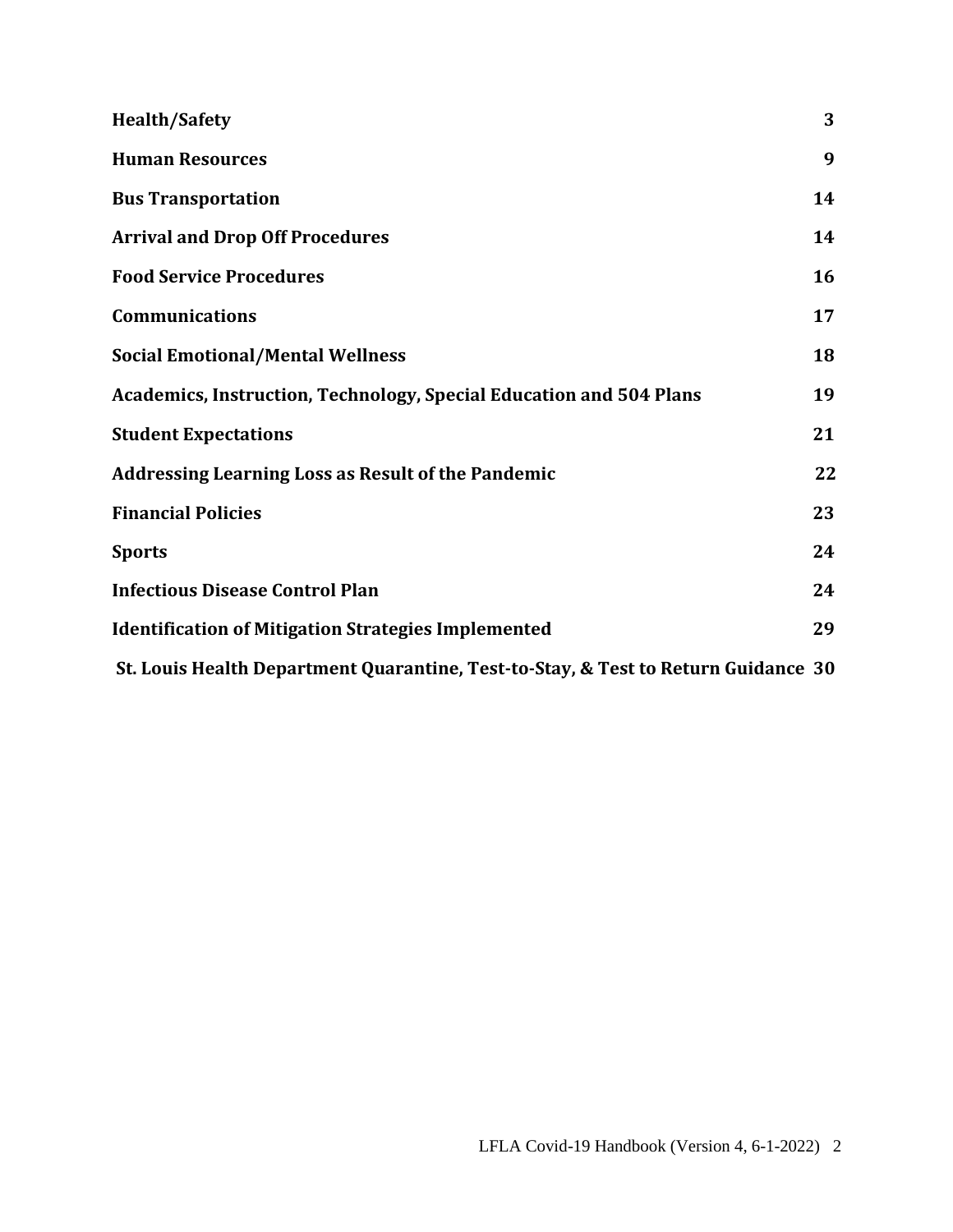# **Health/Safety**

To protect the health of students and staff and the community at large, Lift For Life Academy has committed to the following actions as part of its efforts to mitigate the spread of Covid-19:

- Develop an infectious disease plan;
- Establish a process by which the school keeps and maintains accurate attendance, visitation, vaccination and testing records;
- Comply with the Missouri Revised Statute Section 167.181 and 19 CSR 19c-20-28 which govern immunization of students;
- Comply with the Missouri statutes (19 CSR 20-20.020) governing communicable disease reporting requirements;
- Comply with the Missouri statutes (19 CSR 20-20.020) governing communicable disease reporting requirements;
- Maintain appropriate social distancing, including a 3ft radius between students in the classroom;
- Develop and provide instructions to students, parents, staff and other stakeholders as how to access and properly uses the academy's daily health self-assessment. This self-assessment will be used to help identify potential symptoms of Covid-19 and appropriate responses in minimizing the risk of transmission within the school community;
- Work with the City of St. Louis Department of Health and other health providers to ensure staff are vaccinated or are tested for COVID-19 prior to returning to work;
- Establish an isolation area within each school which will be used to remove an ill person from the school's general population;
- Provide visitors instruction and access to the daily self-assessment and instruct these individuals to follow the appropriate guidelines with regards to the wearing of masks;
- Establish school-level guidance and procedures that address the unique needs of the grade-levels and age groups served;
- Field trips are permitted and teachers and students are expected to follow the same health requirements established at the school when trips are indoors and abide by any other rules established by the place or location being visited;
- Teach and reinforce healthy hygiene, including washing hands frequently and covering coughs and sneezes among children and staff;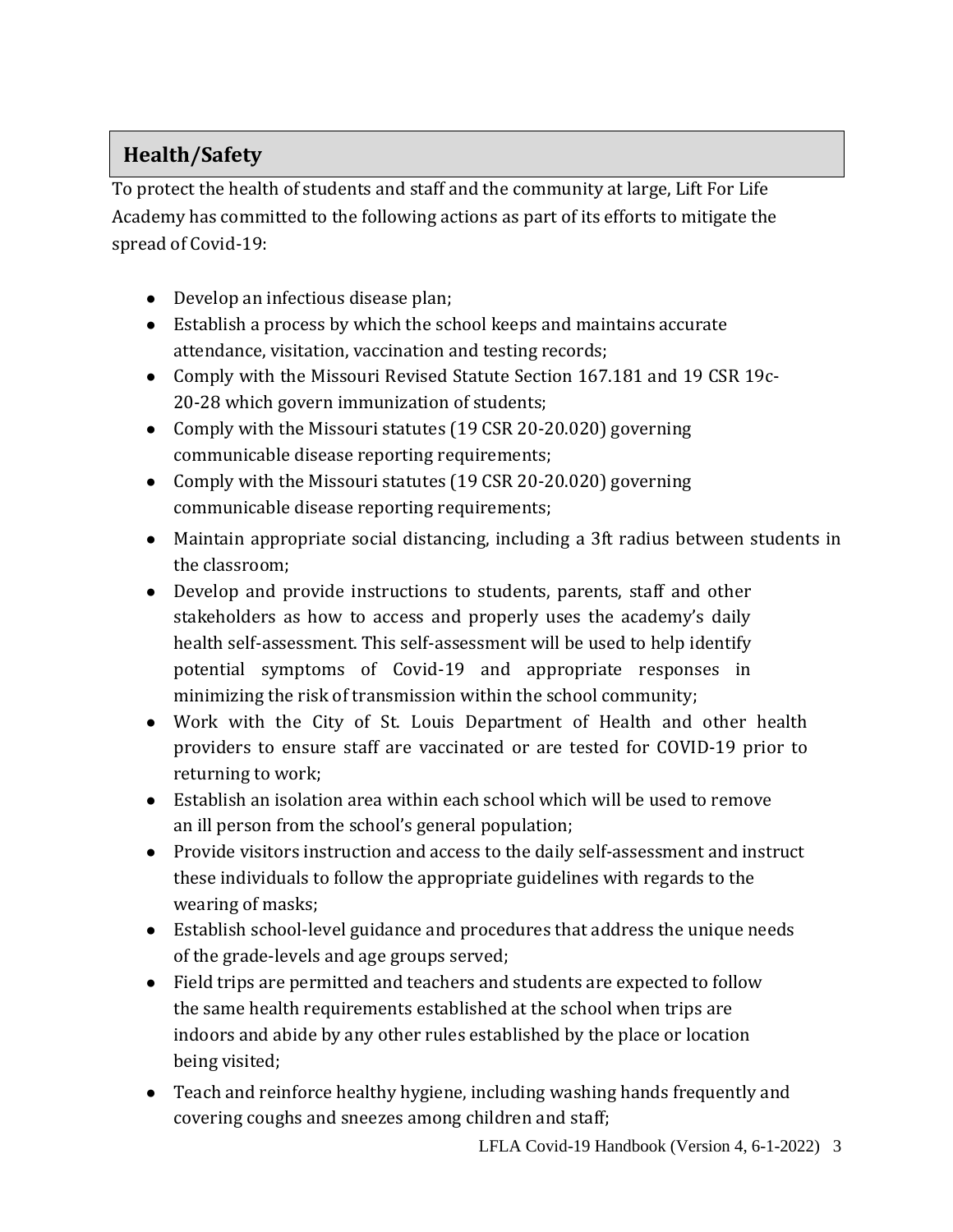## **City of St. Louis Department of Health Exclusion Guidance Decision Tree (9/14/20)\***

## **Decision Tree for Symptomatic People in Schools & Child Care Programs**

Send home or deny entry to children, care providers, or staff with symptoms of Covid-19. For symptoms consistent with COVID-19, reference exclusion criteria below to determine when individuals may return.

## **Has the person been clinically evaluated?**

- 1. Received laboratory test for COVID-19
	- **If Positive**: DOH will provide instructions to the person and household contacts about when it is safe to return to work /school. See revised guidance from St. Louis City Health Department regarding quarantine, Test-to Stay, and Test-to-Return procedures at the end of this document.
	- **If Negative**: Stay home until fever has resolved, other symptoms have improved, and one negative test is received.
- 2. Potential COVID-19 diagnosis without lab test
	- It is recommended that any student or employee with symptoms of Covid-19 quarantine and test as soon as possible and report the findings of such test to school officials or supervisor for employees immediately.
- 3. Alternate diagnosis of illness or laboratory confirmed condition (e.g. norovirus, hand, foot, mouth) COVID-19.
	- Follow health provider directions and/or established guidance regarding treatment, and return to work/school. See the Missouri Control of Communicable Diseases Guide for additional information.

## **For a person not clinically evaluated who is monitoring symptoms at home**

- 1. If experiencing symptoms of COVID-19 (See Below)
	- Stay at home and seek out a Covid-19 screening test for verification of the illness. A person should quarantine at least 10 days from symptom onset without having participated in a Covid screening test and obtaining a positive/negative test result. It should be noted that it is the student/family or employee's responsibility to get tested as soon as possible and failure to test does not exempt a student/family or employee from consequences associated with missing school or work.
- 2. Other symptoms not consistent with COVID-19
	- Follow the Missouri Control of Communicable Diseases Guide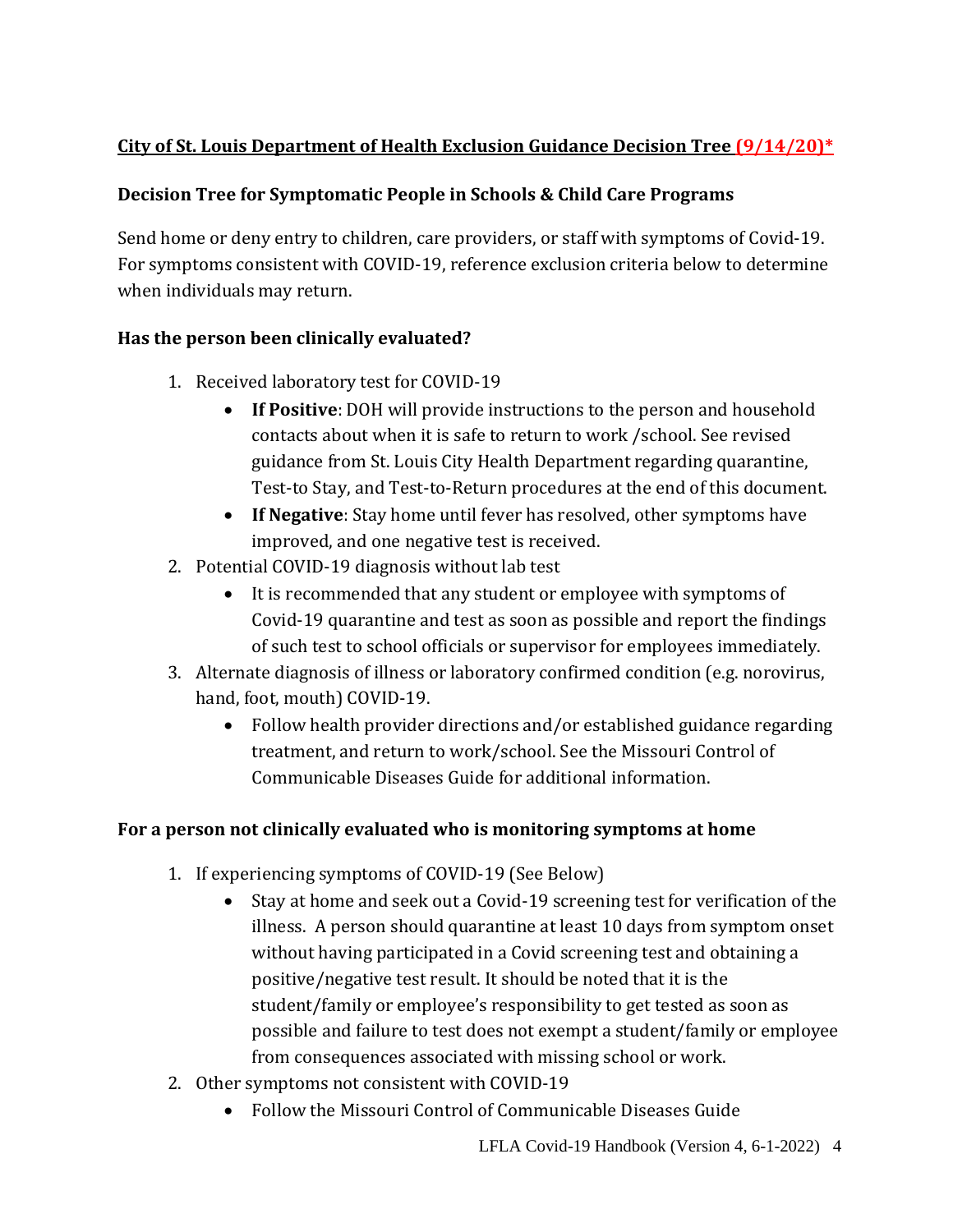### **Symptoms consistent with COVID-19 include:**

New onset or worsening cough OR shortness of breath OR **at least two** of the following symptoms: fever (100.4 F or higher); chills; muscle pain, headache; sore throat; new loss of taste or smell, nausea, vomiting, or diarrhea.

## **When a staff person is identified with symptoms:**

- Remove the individual from the general population immediately. If they are medically stable, send that person home immediately. If they are not stable, call 911.
- The staff member will be advised to contact their healthcare provider if they exhibit symptoms or answered YES to any screening question at-work. The healthcare provider will be able to determine whether the symptoms are a result of COVID-19 infection or if there are other health issues.

## **When a student is identified with symptoms:**

- Remove the individual from the general population immediately.
- Affinia Nurse or principal must contact the student's parent(s) or guardian(s) and request the student be picked up immediately. If the student is not medically stable and is being transported to a local hospital, the parent(s) or guardian(s) should be told where the student will be treated. If the parent has no access to immediate transportation, the student may be transported home by an academy school bus driver.
- If the student is not medically stable, a staff person or school health official will call 911. Only trained staff will provide lifesaving care (e.g., CPR).
- If the student is medically stable, the student will continue to wear a mask and be monitored while in isolation until their parent(s) or guardian(s) arrive.
- A student/employee infected with COVID-19 will not be allowed to return to school for a minimum of ten days from diagnosis. See updated guidance from the City of St. Louis Health Department regarding quarantine rules at the end of this document
- The child must follow the exclusion guidelines before being readmitted to school.
- Air out and then clean and disinfect the areas where the person was after they leave.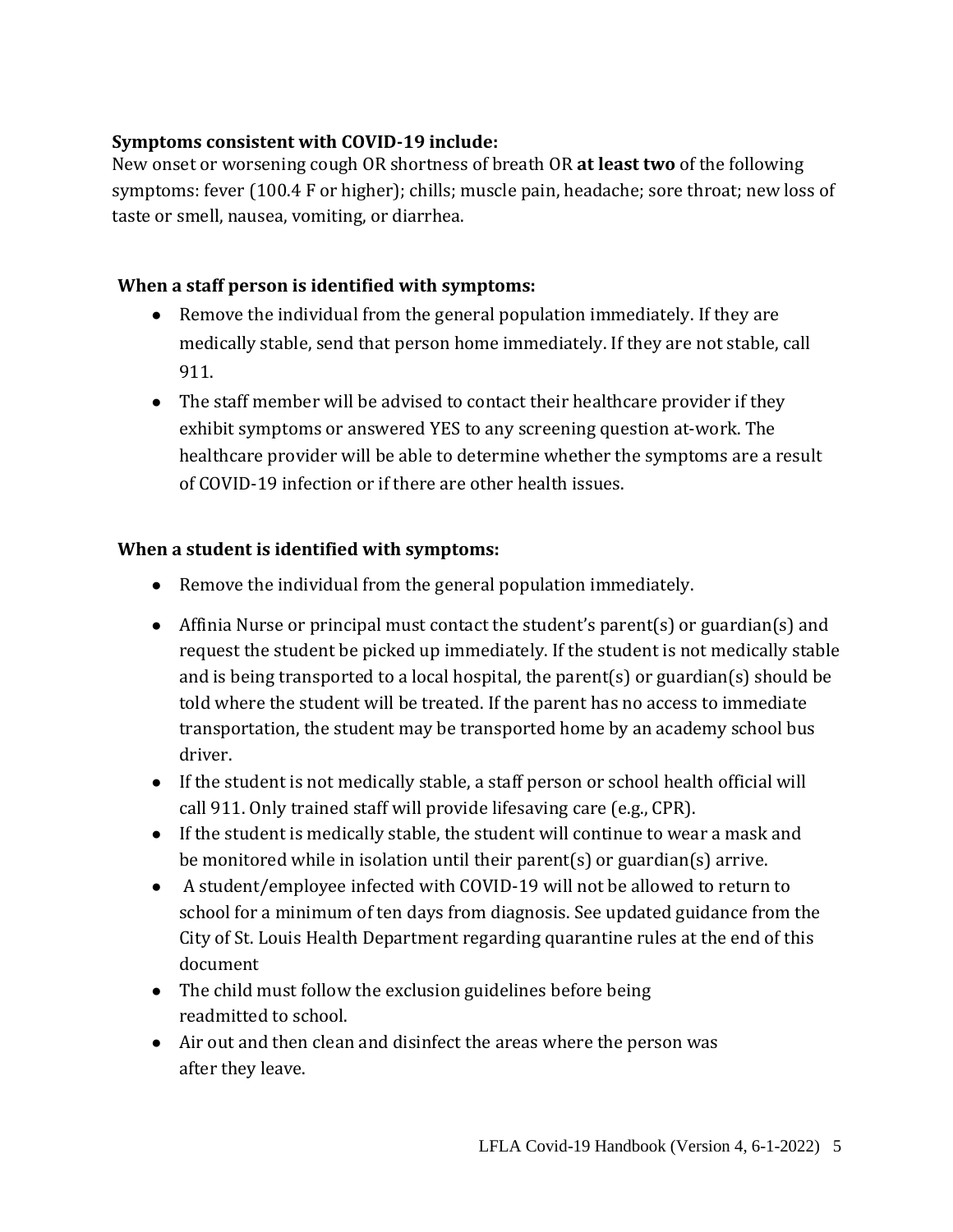### **When a presumptive positive or possible exposure has occurred at school**

- If the school is made aware of a student or employee who has tested positive for COVID-19, the Lift For Life Academy will only share the student or employee's name or other personally identifiable information with the Department of Health.
- We will notify students or employees who came into close, high-risk contact with the positive individual for self-monitoring and testing purposes, however, the school is prohibited from sharing the individual's name or other personally identifiable information.
- We may notify students or employees who did not come in contact with the positive individual only to share the steps the school is taking to provide a safe and healthy school environment in light of a positive COVID-19 test.

## **Staff**

- When a staff member has been diagnosed with COVID-19 or has a suspected case of COVID-19, the HR Director and Deputy Director and/or designated school administrator will notify any student or staff member that was exposed to the staff member diagnosed with COVID-19 or has a suspected case of COVID-19.
- The Deputy Director will notify the Department of Health with information about the individual who has been diagnosed or has a suspected case of COVID-19 and any staff member or student who has been exposed to that person.
- Lift For Life Academy will notify any exposed staff member or student and inform them not to return to school until their quarantine is complete.
- Lift For Life Academy may notify other staff members and students that there has been a person who is suspected of having COVID-19 or diagnosed with COVID-19. The notification will include that unless a staff member or student has received a notice that they were exposed, they were not exposed to COVID-19.
- If a child/staff or a member of their family has been exposed to a confirmed case of COVID-19, that person will be excluded from Lift For Life Academy and Human Resources must have verification of any positive testing resulting in quarantining.

## **Student**

 When a student has been diagnosed with COVID-19 or has a suspected case of COVID-19, the HR Director and Deputy Director and/or designated administrator will identify any student or staff member that was exposed to the student diagnosed with COVID-19 or has a suspected case of COVID-19.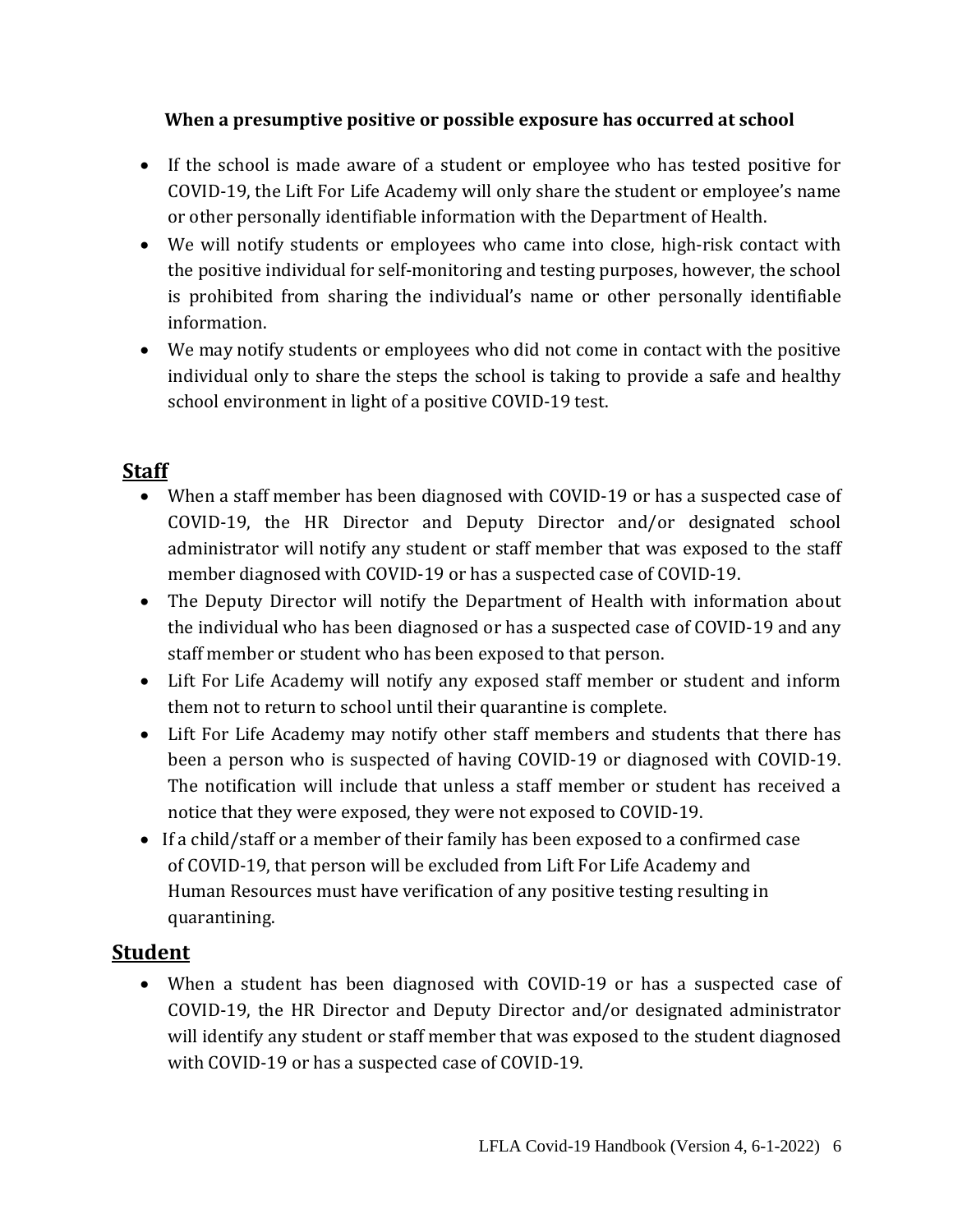- The Deputy Director will notify the Department of Health with information about the individual who has been diagnosed or has a suspected case of COVID-19 and any staff member or student who has been exposed to that person.
- Lift For Life Academy will notify any exposed staff member or student and inform them not to return to school until their quarantine is complete.
- Lift For Life Academy may notify other staff members and students that there has been a person who is suspected of having COVID-19 or diagnosed with COVID-19. The notification will include that unless a staff member or student has received a notice that they were exposed, they were not exposed to COVID-19.
- If a child/staff or a member of their family has been exposed to a confirmed case of COVID-19, that person will be excluded from Lift For Life Academy for a period of time based on their vaccination status.
- Administration will send letters and emails to all parents. Parents will monitor their children and covid test if the child exhibits any symptoms.
- Lift For Life Academy will consult with the local public health agencies to determine when persons infected with COVID-19 should be allowed to return to school. Currently, the minimum is 10 days when a person is COVID-positive.

NOTE: If a staff member or student indicates they are only receiving their test results by phone they should be instructed to request a paper copy of their results from the provider.

The City of St. Louis Department of Health's Communicable Disease Bureau should be contacted to report a Positive COVID-19 test result and possible exposure to COVID-19 at the Health Department's Communicable Disease Bureau at (314) 657-1493. You can also report by email at [casereporting@stlouis-mo.gov](mailto:casereporting@stlouis-mo.gov)

## **Social Distancing**

The overall goal of social distancing is to increase the physical space between members of the school community to reduce unintended exposures. Lift For Life Academy will continue to maintain class sizes that make reasonable social distancing in a classroom setting possible. . Additionally, classroom teachers should utilize routines for students to wash hands upon entering and leaving the classroom, and create regular cleaning practices for desks, equipment, writing utensils, and other classroom materials. Further guidance as to building-level procedures and precautions and expectations for instructional staff will be developed by the principals.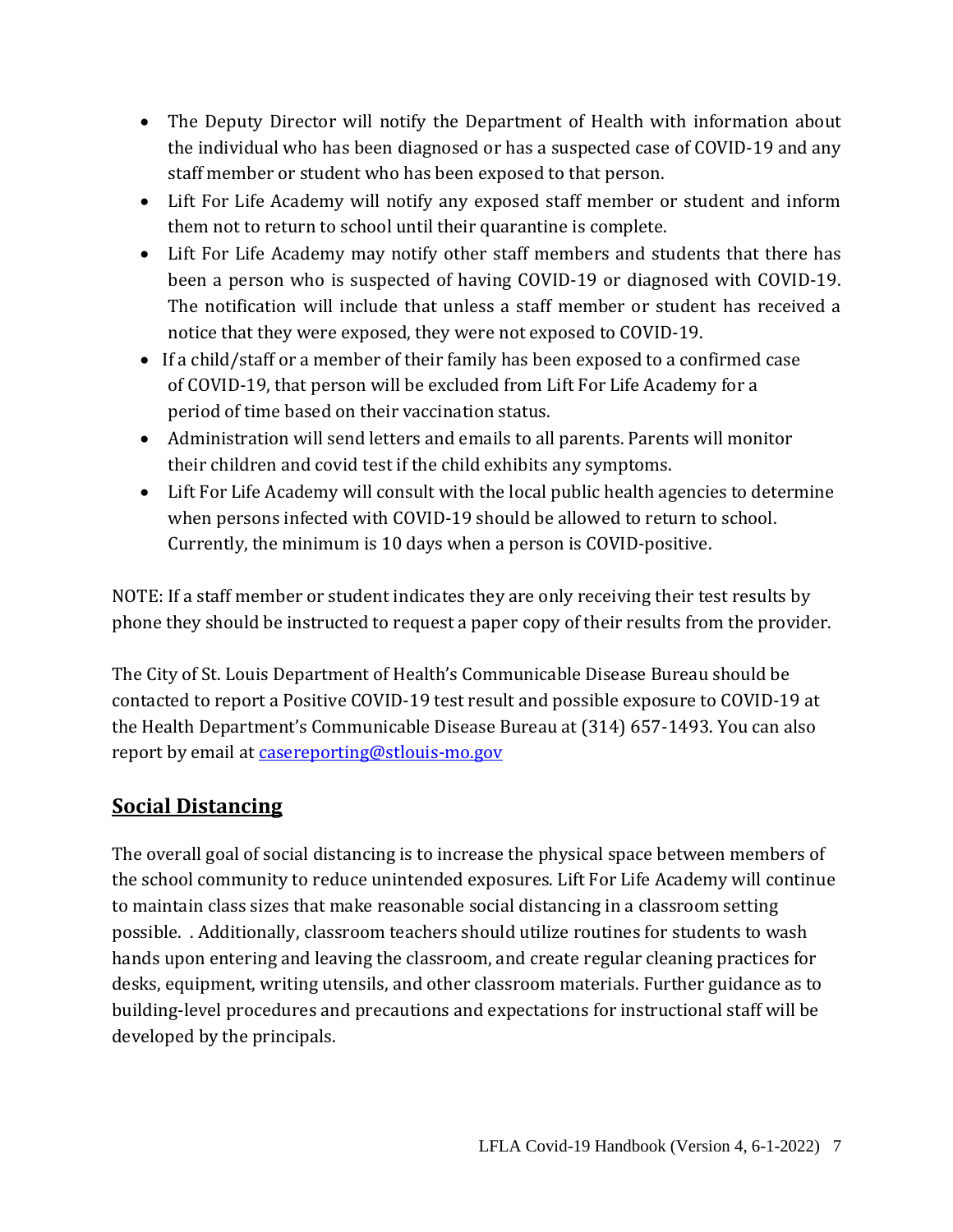

Lift For Life Academy will continue with full-time, in-person instruction to begin the 2022-2023 school year just as it did during the 2021-2022 school year. Lift For Life Academy will continue to utilize the following strategies or variations thereof in promoting a healthy school environment:

- Modify class sizes as needed to ensure three-feet of space between students and their individual desks/workspaces.
- Stagger lunch periods and use alternative locations for breakfast and/or lunch to promote social distancing and minimize intermixing as much as possible.
- Monitor the number of students in the restrooms by assigning supervisory duties to teachers and staff.
- Develop building-level procedures that are appropriate to the age groups and grade-levels being served in an effort to promote a safe and healthy environment.

### **Intensify Cleaning and Disinfecting**

- Clean surfaces regularly using soap, water and disinfectants
- Continue to follow a routine cleaning schedule that addresses entry and doors and fixtures, including bathrooms, tables, doorknobs, light switches, countertops, handles, desks, phones, keyboards, toilets, faucets, railings sinks, etc.
- Classrooms will be supplied with hand sanitizer, paper towels/cleaner or wipes.
- Classrooms will be cleaned regularly and surfaces sanitized.
- Disinfect using EPA-registered household disinfectant
- Sneeze Guards will be placed at the front office and cafeteria register
- Protective gear, masks and shoe coverings will be provided to custodial staff as required.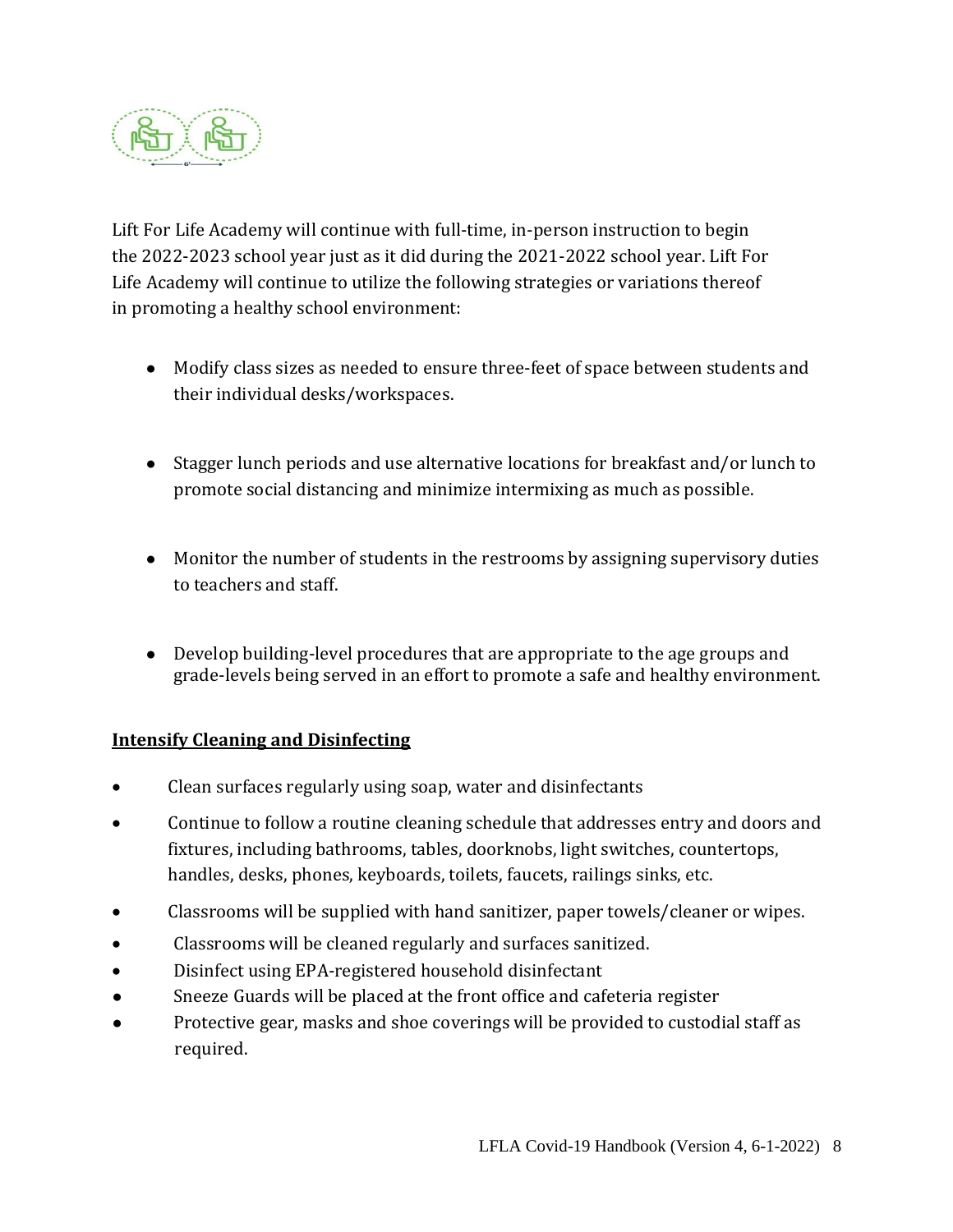### **Hand Washing & Sanitation Procedures**

- Hand sanitizer will be provided to each classroom for use when hand washing is not possible.
- Children must wash their hands throughout the day, including, but not limited to, when entering the classroom, returning from the playground, before and after eating, after using the restroom, and after elective classes.
- Staff is required to follow all current handwashing procedures. In addition, staff must wash their hands after direct contact with a child. If a staff member chooses to wear gloves, gloves must be discarded after contact with a child, and handwashing guidelines must still be adhered to.

## **Face Coverings**

In March of 2022, The City of St. Louis Health Department ended the indoor mask mandate for schools. Lift For Life Academy may decide to reinstitute mask wearing at its discretion or at the direction of the City of St. Louis Health Department.

## **Visitors and Guests**

Visitors and guests to Lift for Life Academy are expected to comply with the same rules and guidelines in place for adult staff when students are and are not present at school, including the daily health self-assessment.

## **Human Resources**

## **STAFF**

LFLA will keep all medical-related information confidential in accordance with the requirements of the ADA and retain such information in separate confidential files. LFLA will provide employees with disabilities with reasonable accommodation, except where such an accommodation would create an undue hardship on LFLA.

## **Vaccination or Testing Requirements to begin the 2022- 2023 School Year**

LFLA Covid-19 Handbook (Version 4, 6-1-2022) 9 All vaccination and testing requirements for staff to start the 2022-2023 school year are under review. Lift For Life Academy may implement additional screening test requirements of staff (vaccinated, non-vaccinated, or both) in response to the pandemic and its discretion. This may include, but is not limited to the following: requiring staff to get tested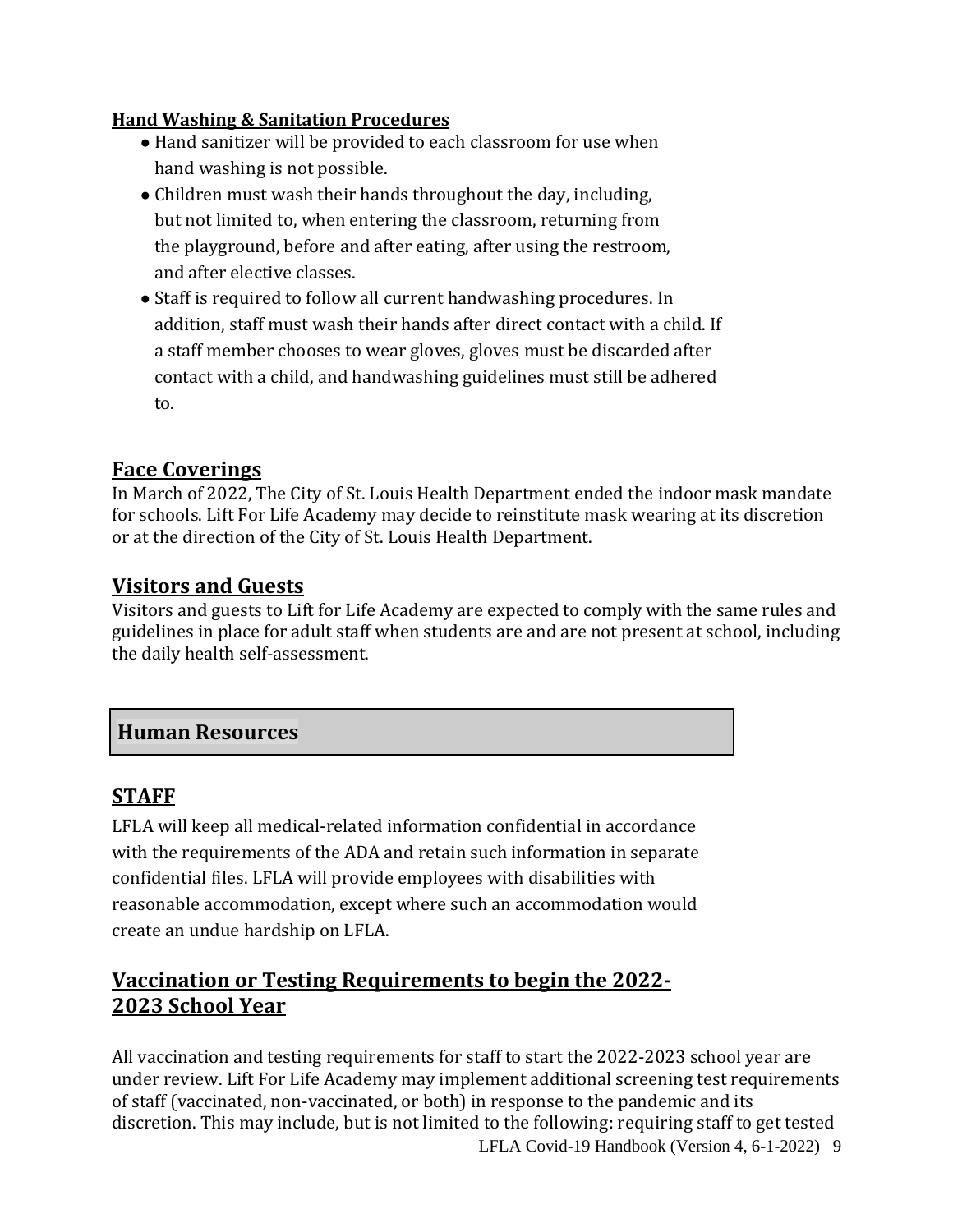following various school breaks; developing and implementing a Covid screening schedule; and other testing protocols designed to minimize virus spread as much as possible and protect all stakeholders within the learning community from exposure. Failure to participate in test screenings in a timely manner may result in lost wages and/or the employee having to use personal time off.

IMPORTANT NOTE: Those employees who missed assigned working days due to not submitting either vaccine verification or a negative Covid-19 test result will be required to use Personal Time Off (where the employee is provided PTO as part of their contact or work agreement) or will not receive hourly or daily rate compensation where applicable.

## **ALL Vaccinated and Non-Vaccinated Staff returning to school should adhere to or consider the following:**

- Follow the guidelines in this handbook with the knowledge that all plans and contents within are subject to revision.
- All staff will be emailed a health screening self-assessment form that should be followed by the employee daily prior to arriving to work.
- All staff should update Emergency Contact information with the Human Resources office.
- Avoid congregating in groups in common use areas, such as, the front office, cafeteria, hallways, etc. where individuals might be displaying symptoms of Covid-19.
- Wash your hands several times a day for 20 seconds.
- Avoid using other's phones, desks, offices, or other work tools and equipment, when possible. If necessary, clean and disinfect items before and after use .
- Disinfectant or alcohol wipes will be made available at the printers, copiers, fax machine and postage meter. Please use these wipes on the surfaces you touch once you have finished at any office machines.
- Avoid touching your eyes, nose, and mouth with unwashed hands.
- Cover your mouth and nose with a tissue when you cough or sneeze or use the inside of your elbow. Throw used tissues in the trash and immediately wash hands with soap and water for at least 20 seconds.
- Meetings with staff will utilize both in-person and virtual options.
- Desks and workstations will be spaced out and/or temporary walls may be installed between workstations.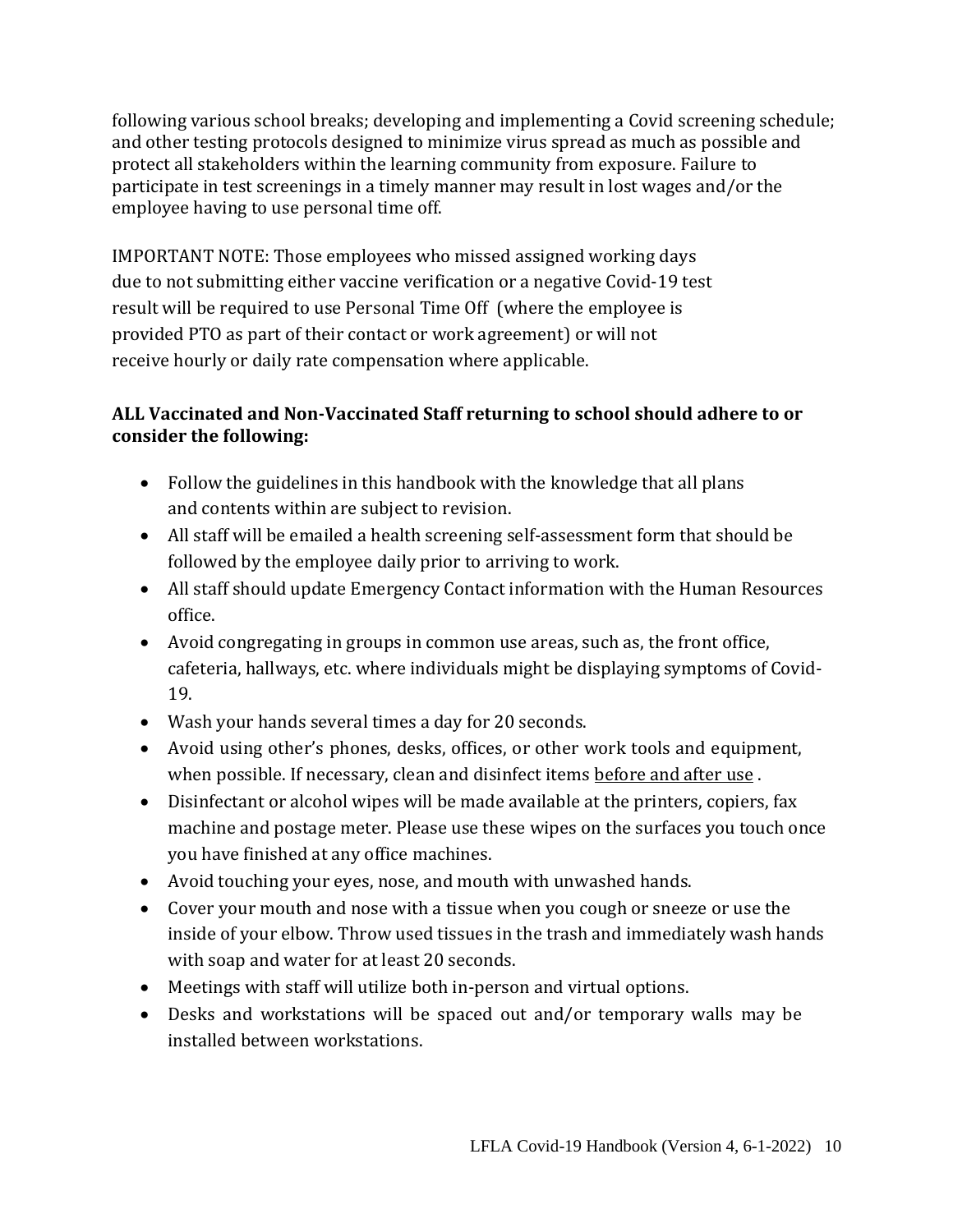# **TRAVEL**

All employees are encouraged to consider the health conditions and rules associated with all potential areas of travel, especially international. There are currently no federal or state orders prohibiting anyone traveling outside of the state or country. The academy is not responsible for any actions taken by the United States or foreign government or agency with regards to an individual's travel into and out of a country. If an employee's travel into or out of the country is restricted or subject to quarantine, the employee will be expected to take personal leave if no positive test result for the employee and/or traveling companion who has shared lodging is generated. For an update as to international travel guidance, employees are encouraged to visit United States' D[epartment of State website.](https://travel.state.gov/content/travel.html) (travel.state.gov)

Staff should also consider the following when considering all international travel as suggested by the Centers for Disease Control (CDC).

- There may be limited access to adequate medical care in affected areas.
- US residents may have difficulty returning to the United States.

Lift Life Academy staff will not be quarantined for travel unless the employee exhibits symptoms of COVID-19 upon your return.

### **Staff Benefit Options during COVID**

All eligible employees are encouraged to familiarize themselves with their healthcare benefits. CSD Insurance Trust Plan members can see a doctor online through Live Health by logging in to their **Anthem.com** account to connect to Live Health Online. All costs of services provided by the healthcare provider in response to Covid-19 are determined by the healthcare provider. Additional services are available for full-time staff through the Employee Assistance Program (EAP) Ability Assist Counseling Services. For access by phone call toll-free 844-242-6861 or visit [www.guidanceresources.com.](http://www.guidanceresources.com/) If a first time user, click the Register tab and in the Organization Web ID field enter: HLF902 and in the Company Name field enter: ABILI. After selecting "Ability Assist Program" create your own username and password.

Lift For Life Academy has provided a myriad of layers of protection against contracting the COVID-19 virus. Of course no plan is 100% proven but we take your health very seriously. Communication will be provided by the academy's executive leadership as conditions, policies and procedures change. *Lift For Life Academy also supports all*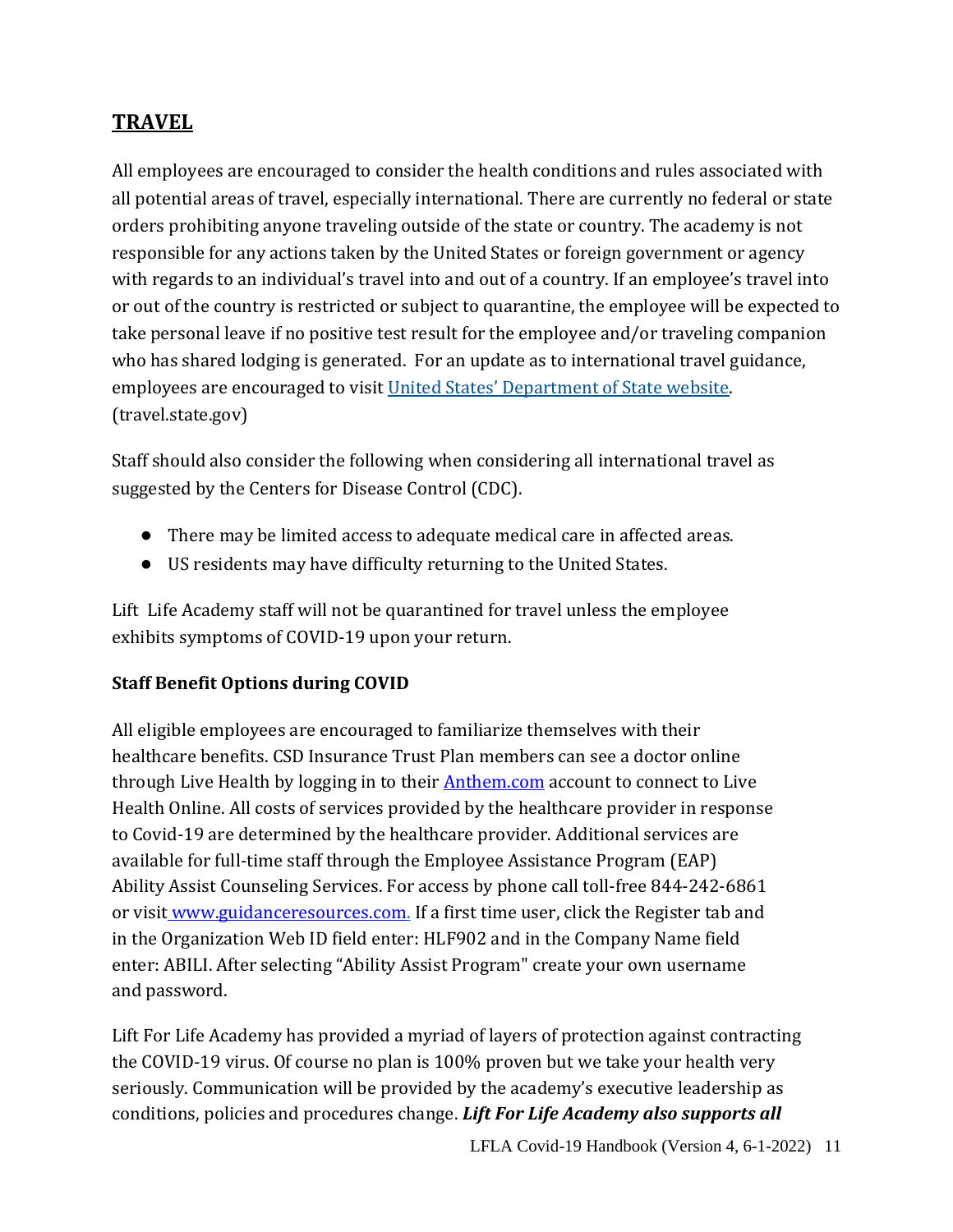## *employees getting the Covid-19 vaccination as the most important layer of protection in getting the virus and in stopping the spread of the virus*. If you have questions or need assistance in both securing a Covid-19 vaccine or test, please contact the Human Resources Director.

The Families First Coronavirus Response Act (FFCRA) of 2020 included a variety of provisions related to Emergency Paid Sick Leave. These provisions expired on December 31, 2020. The academy extended these provisions for the remainder of fiscal year (ending June 30, 2021). There were also adjustments made in 2020 with regards to Personal Time Off and LFLA's Family and Medical Leave Bank.

### *Effective July 1, 2021*

 All Personal Time-Off and Family Medical Leave Bank policies will be based on what is stated in the Teacher and Employee Handbook for the given year.

IMPORTANT NOTE: The provisions associated with the Covid-19 Employee Quarantine Leave Policy for Employees and the Family Members of Employees below is still considered current in Version 4 of this document. This policy is scheduled to undergo comprehensive review during the summer of 2022, which may result in substantive changes to start the new 2022-2023 school year. Most importantly, all the provisions associated with this policy are subject to review and revision at the discretion of Academy Administration/Leadership.

### **Covid-19 Employee Quarantine Leave Policy for Employees and the Family Members of Employees (Revised: 1/3/2022)**

Due to the fact that most school employees cannot effectively work from home when school is in-session, Lift For Life Academy has developed the following policy with regards to an employee testing positive for Covid-19 and is required to quarantine as a result. This policy is also intended to promote employees selfreporting important health information in a timely manner to keep all other persons in the school environment Covid-19 free and healthy.

o If an employee (part or full-time) tests positive for Covid-19, then the employee will be required to inform their direct supervisor or the Human Resources Director and quarantine at-home in accordance with St. Louis City Health Department guidelines. The employee will be provided 10 consecutive workdays of paid leave during the required quarantine period if required. Including weekends and the paid leave days, this means that the employee will not lose wages or personal time-off for the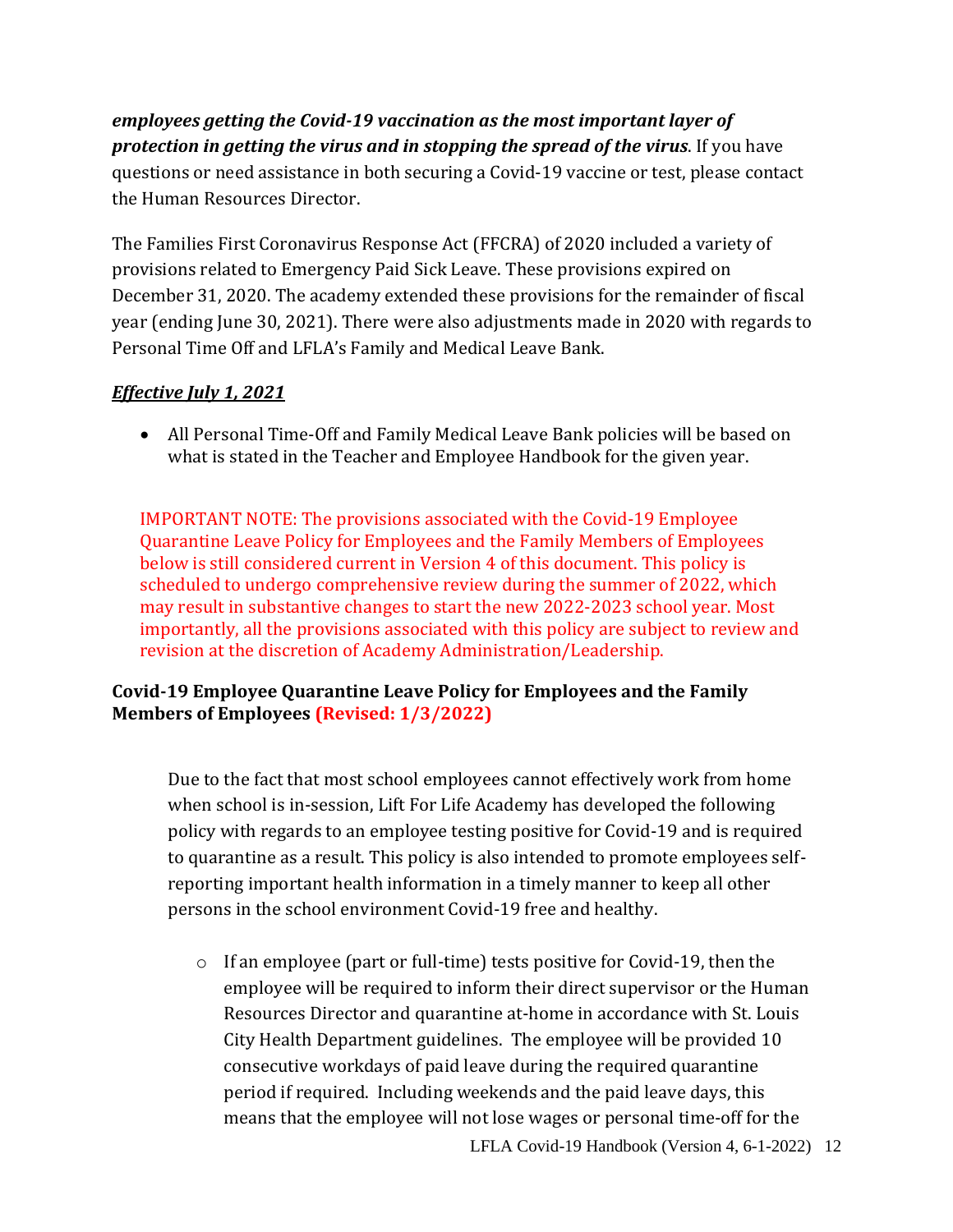duration of the required quarantine period up to 14-days. This policy is subject to change and review by Academy administrators.

- o Employees may access the Covid-19 Employee Quarantine Leave Policy only once from July 1, 2021 to June 30, 2022. If an employee tests positive again after 90-days from the initial test result, then the employee would be required to utilize either paid or non-paid leave based on the standard Personal Time-Off and Family Medical Leave policies and procedures.
- $\circ$  If an employee must take additional time off due to continuing symptoms and illness associated with Covid-19, then the employee will have to take unpaid leave, utilize Personal Time-Off and/or seek out approved Family Medical Leave.
- o The Covid-19 Employee Quarantine Leave Policy was extended in August of 2021 to include those members of an employee's direct family or household who share residency and test positive for Coronavirus. This includes, but is not necessarily limited to the following: a child; a spouse, a domestic partner; or another person who may require special consideration in care as a result of a positive Covid diagnosis (such as elderly parent). In this situation, the employee will receive 5-days of paid Covid leave and would not have to access any Personal Time-Off (where applicable). The five-days of compensated leave will begin at the time of the positive Covid test result. Personal time taken or days not worked leading up to the positive test result will not be returned or compensated by LFLA. Employees (both vaccinated and unvaccinated) who access this policy provision, will be required to participate in a Covid test and submit a negative test result prior to returning to work.
- $\circ$  If an employee misses more than three-consecutive days or work due to reported illness where one or more Covid symptoms are present or suspected, then the employee is required to return with a statement from a doctor confirming that they are under their care. In addition, the employee is also required to obtain a Covid-19 test and forward the results of that test to the Human Resources Director.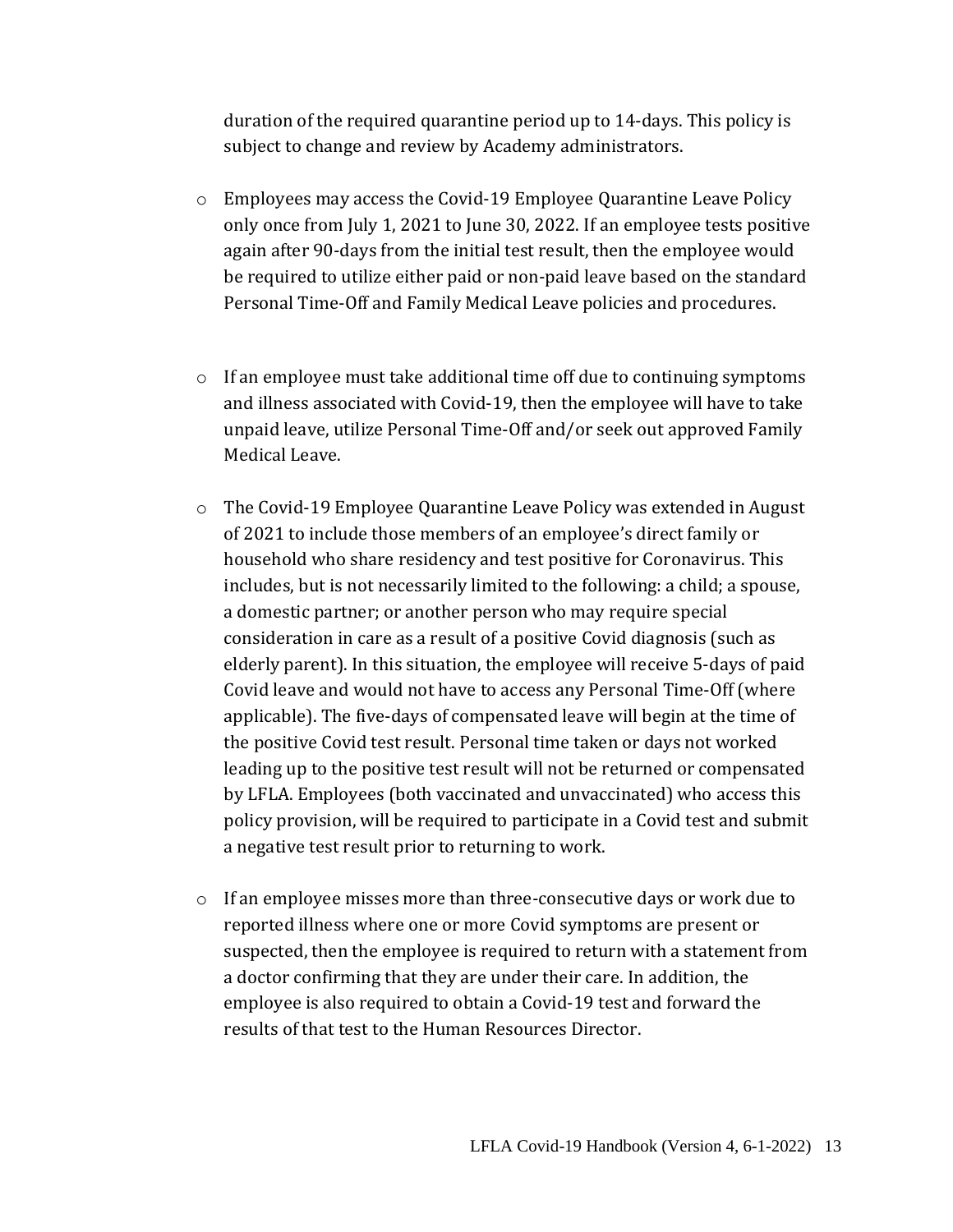#### **Mental Health Day**

To support the mental health and wellbeing of staff, LFLA is providing one (1) Mental Health Day during the 21-22 school year. The Mental Health Day applies to all full-time employees. This day can be requested through COMP days and can be rolled to the following year's PTO or FMLA bank as long as it does not exceed the total limit for your classification. Please see the year's updated Employee and Teacher Handbook for additional information.

# **Bus Transportation**

Lift For Life Academy will continue with full in-person learning for all schools and grade levels to begin the 2022-2023 school year. This will result in larger numbers of students riding the bus to and from school as compared to the first year of pandemic schooling in 2020-2021. The following represents general guidance for limiting mixing and keeping distance between students as much as possible.

- Every effort will be made to have one student per seat or require household siblings to sit together on the bus. Drivers should create assigned seating based on loading the bus from the back towards the front as part of pick-ups and drop-offs. The use of assigned seating is an important procedure to conduct effective contact tracing and limit intermixing between students.
- Drivers are encouraged to maximize outside air-flow by keeping windows open as much as possible
- Drivers will clean and disinfect surfaces on the bus daily.
- As stated in this document elsewhere, parents and students are asked to self-assess their health prior to riding the bus to and from school. Those students exhibiting symptoms of Covid-19 should not come to school.
- Drivers, along with all other employees, should also self-assess their health daily for symptoms of possible Covid-19 illness and use sick-time to minimize exposing others to the virus.

# **Arrival and Drop-Off Procedures: Parents and Students**

- Complete the daily health self-assessment screening for students and parents.
- Wash hands or use hand sanitizer immediately upon entering the building
- Proceed to classroom or work area
- Parents/guardian dropping off child are required to wear a face mask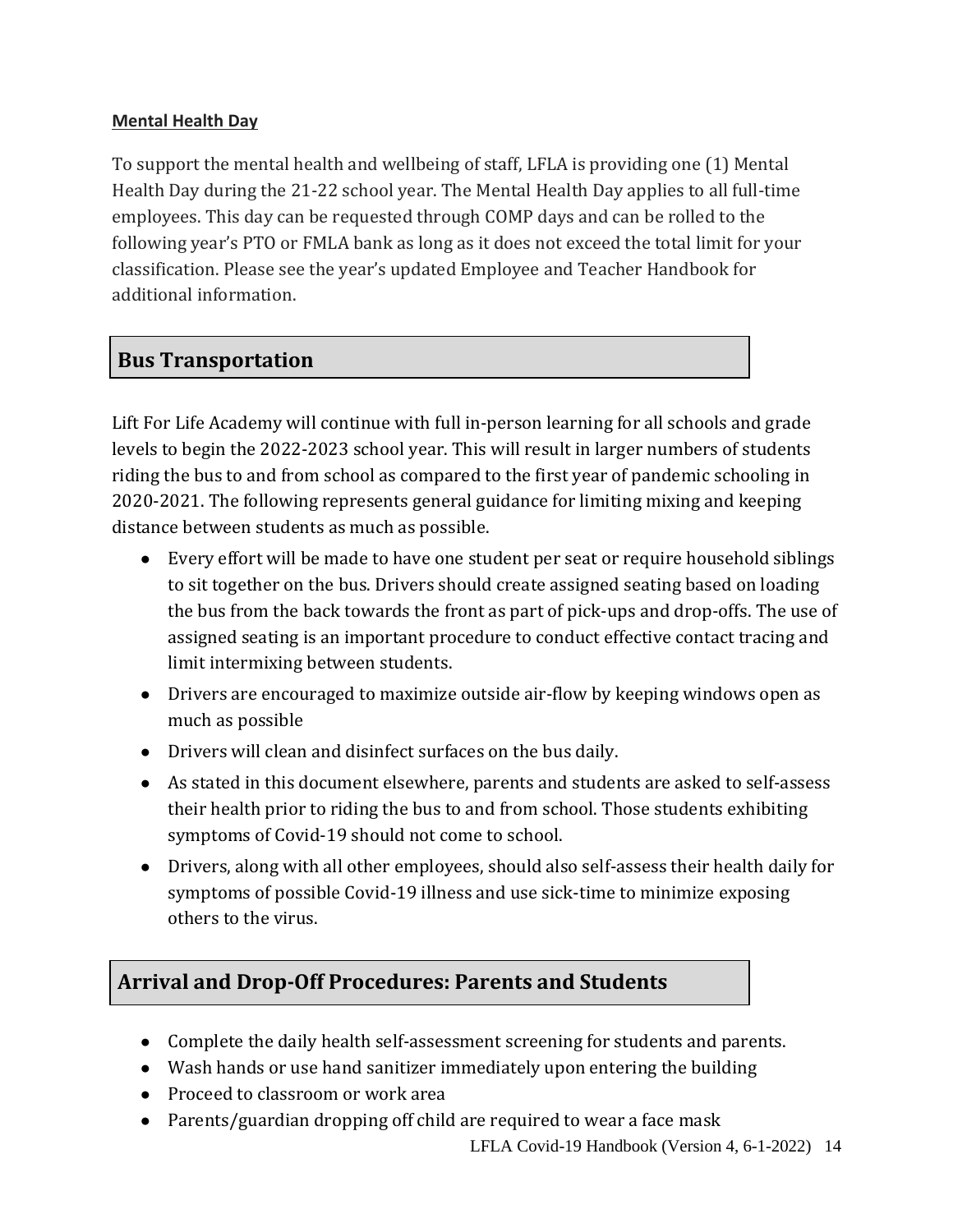The Daily Health Self-Assessment Screening for Students and Parents will include the following:

- $\Box$  In the recent weeks, has anybody in your household been tested for Covid-19?
- $\Box$  In the recent weeks, has anyone in your household tested positive for Covid-19?
- $\Box$  In the recent past, have you been in contact with a Covid-19 positive person?
- $\Box$  In the past 14 days, have you experienced any of the following symptoms?
	- Cough
	- Shortness of breath or difficulty breathing
	- Fever
	- Muscle Pain
	- Sore Throat

 $\Box$  Has your child had any of the following symptoms within the last 3 days:

- Shortness of breath or cough
- Repeated chills or shaking
- A fever of 100.4 degrees or higher
- Persistent "cold-like" symptoms
- Muscle pain
- Sore throat
- Runny nose
- New loss of taste or smell
- Abdominal pain
- Vomiting
- Diarrhea
- Trouble breathing
- Potential at-home close contact with positive cases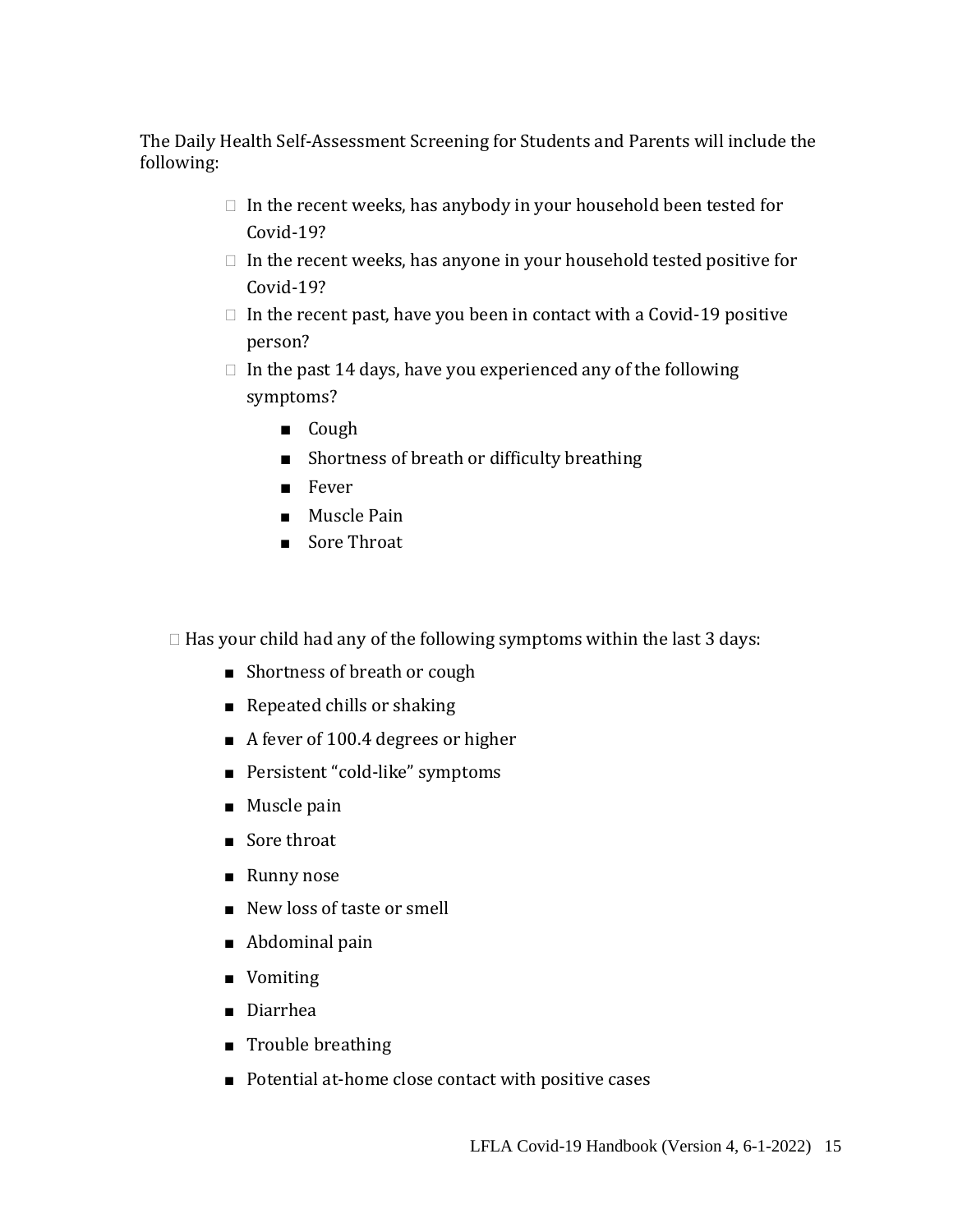# **Food Service Procedures**

#### **Procedures for Employees**

- Employees conduct self-assessment for symptoms of Covid-19 and should stay athome if symptomatic.
- Report Covid-19 exposures within a household
- Gloves should be changed frequently and hands-washed frequently.

#### **Procedures for Kitchen**

- Prep tables cleaned and sanitized throughout the shift
- All table surfaces will be cleaned and sanitized after each breakfast and lunch service.
- Clerk station cleaned and sanitized after each breakfast and lunch shift
- Staff will highlight students for lunch accountability to eliminate the use of the student keypad.

### **Procedures for Students**

- Maintain social distancing while waiting to receive food.
- Keep mask on unless eating/drinking.
- Wash hands with soap/water or sanitizer after eating.
- Tell staff full name to be highlighted daily.
- Principals will provide students and staff additional information with regards to student breakfast and lunch procedures.

### **Procedures for Cafeteria**

- All table surfaces and chairs cleaned after each breakfast and lunch shift.
- Protection barriers installed at registers and food serving areas.
- Handwashing posters displayed throughout the cafeteria.
- Soap and paper towels available at sink near ice machine.
- Hand sanitizer stations throughout the cafeteria.
- Soap and paper towels available in the cafeteria bathrooms.
- $\bullet$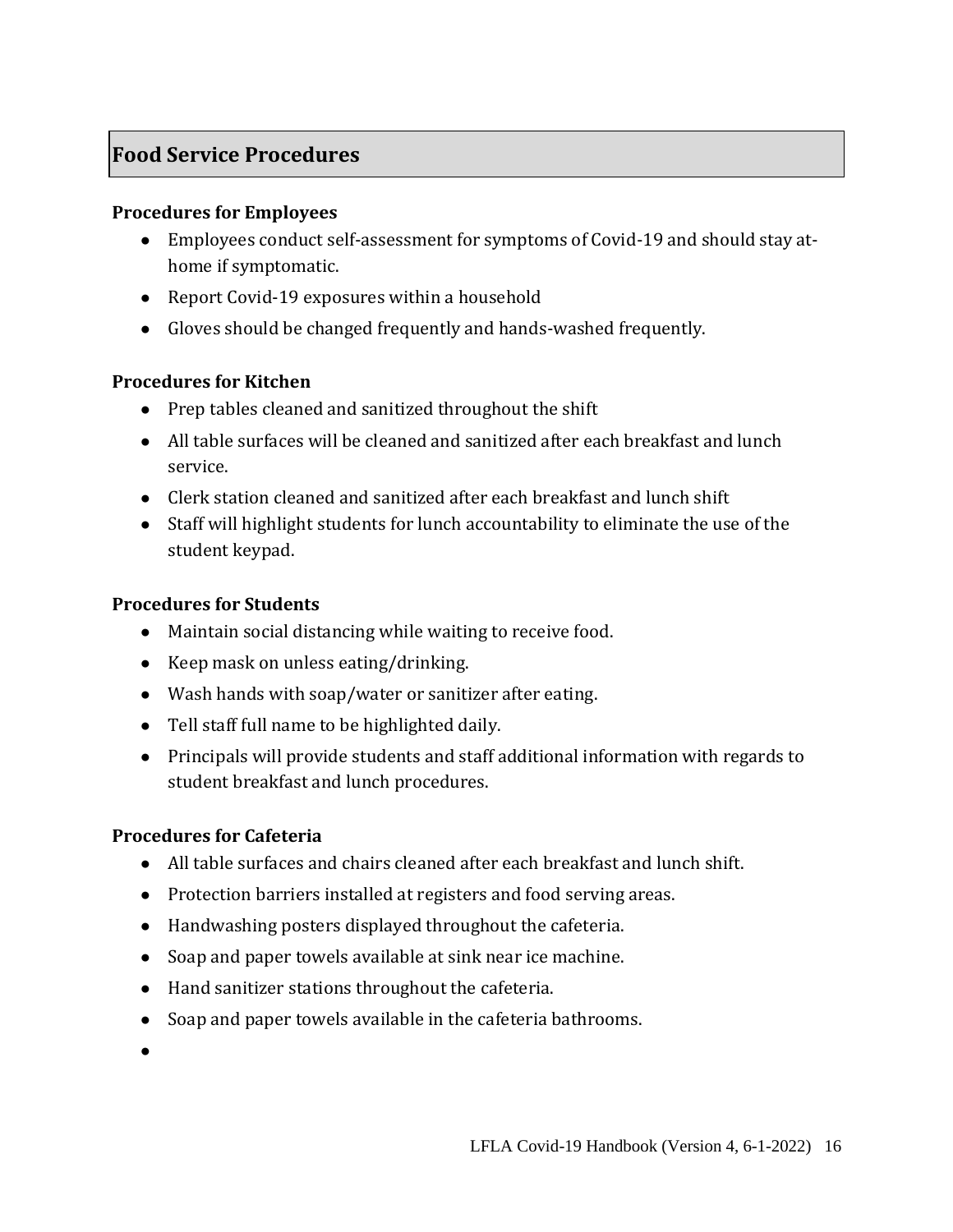## **Communications**

#### **Communication to Families**

Communication needs must be assessed by coordinating with school principals and leaders prior to re-opening and throughout the course of the school year.

- A timeline will be created once communication needs are determined. Emergency communications may occur and should be handled in an expedient manner
- All messaging must be succinct and complete and approved by Dr. Noble.
- For each message, it must be determined what formats to use, i.e. letter, email, phone call, social media, website.
- Ensure that the website includes all reopening guidelines, updates and complete contact information.
- The Covid-19 Handbook: Reopening and Guidance will be posted to the Academy's website at [www.liftforlifeacademy.org](http://www.liftforlifeacademy.org/)

#### **In-School Messaging**

- Specific flyers will be created prior to opening and placed in relevant locations regarding reopening policies, physical health-related information and mental health-related symptoms and resources.
- The Academy will continue to survey staff as to various Covid-19 views and concerns.

#### **School Entrances**

• All entrances will provide signage regarding who is allowed entry, what isrequired for entry and contact information for questions/emergencies.

#### **Community Media/Messaging**

● Press releases may be issued if deemed appropriate for positive human interest stories, community health reasons, or other important community-related topics.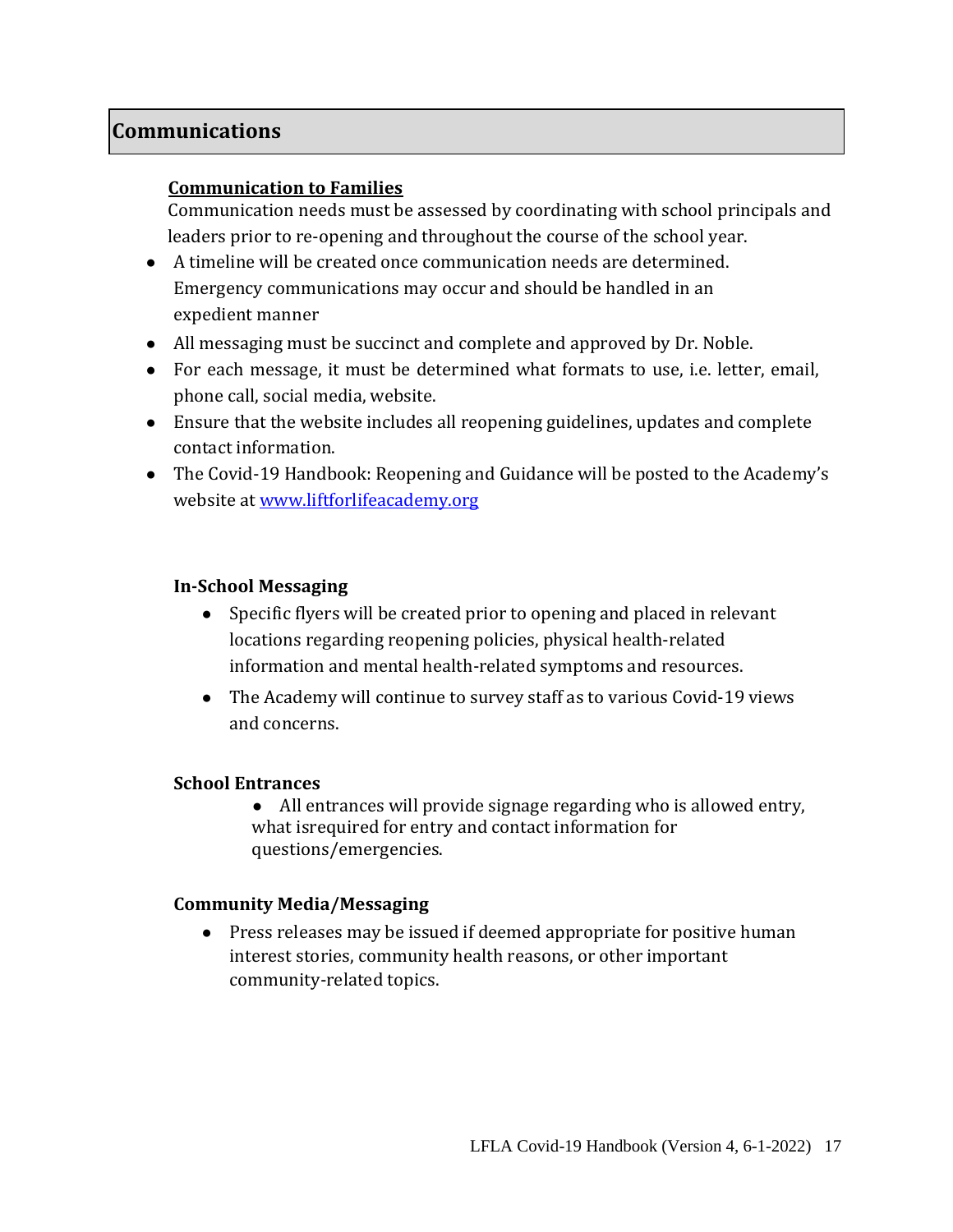# **Social Emotional/Mental Wellness**

The social and emotional wellbeing and mental health of students and parents/families will be the priority of the social work and counseling department At LFLA. This will be addressed through a three-tiered Response to Intervention model.

Parent and student survey: Information regarding parent and student needs will be gathered through a survey prior to the opening of school and within the initial first weeks of welcoming students back. The survey will include questions regarding their experience with remote learning at the end of last school year, life events and social/emotional concerns that occurred during the summer, and current needs and functioning regarding the re-opening and return to school.

Survey questions will focus on social and emotional needs, well-being, and mental health. These will include (but will not be limited to) topics/experiences with grief and loss, anxiety, depression, loss of physical needs and safety. Parent surveys will include topics regarding needed resources i.e. housing, utilities, food, and employment, healthcare.

Surveys will also include information on and requested assistance to:

- $\bullet$  follow up with a SW/C
- participation in a mental health education or support group
- referral to outside resources

Information from the surveys will be reviewed by Academy Social Workers and Counselors to determine three levels of response to intervention.

### **Tier 1**

Grade level presentations and Information will be provided regarding health and COVID-19 prevention practices, mental health symptoms and concerns including anxiety, grief/loss, depression, and coping skills for social emotional mental health. Information will be presented by social work and counseling staff as well as approved outside agencies and speakers coming into the classroom. Post presentation surveys will be used to follow up with students of concern.

Elementary and middle school academies may also utilize videos developed by teachers and staff explaining new safety and plans put in place to re-open school in response to COVID-19. These videos may include information on handwashing, social distancing,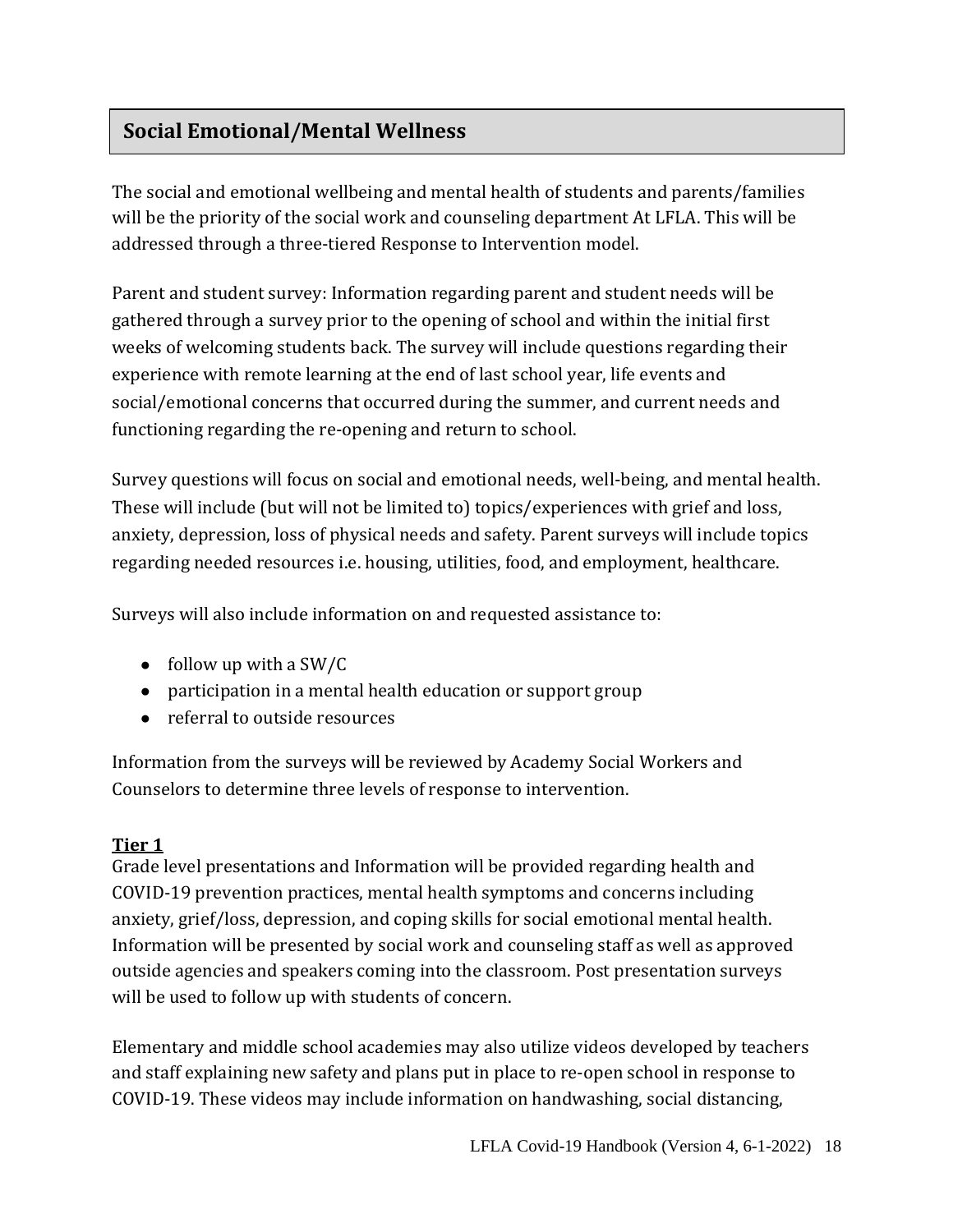procedures for riding the bus, taking temperatures, and entering and exiting classrooms and buildings.

Videos will be engaging and informational with the goal of reducing anxiety and providing information to students and families prior to return to school.

## **Tier 2**

Based on information gathered from surveys and recommendations from the SW/C staff, groups will be developed and offered to students regarding (but not limited to) topics of grief and loss, anxiety and depression, and healthy coping skills. These groups will follow similar formats as in the past, inviting participation and receiving permission from parents and students to participate. Groups will be limited in number to no more than six students and follow CDC guidelines regarding handling and sanitation of materials, social distancing, hand washing, and entering and exiting group rooms.

## **Tier 3**

Students and families requiring more intensive services and intervention will be addressed through mastered level social workers and counselors at the school or through referral to approved outside community agencies.

In addition to the student and parent needs surveys, teaching staff, Social Workers and Counselors will engage in regular social And emotional mental health check in's with students individually and in the classroom setting to identify ongoing needs and concerns. A Google doc shared by all LFLA teachers and staff will be maintained and monitored To alert social work and counseling staff to additional social and emotional well-being needs of students including physical resource needs of families and mental health concerns.

# **Academics, Instruction, Technology & Special Education**

During the 2020-2021 academic year, Missouri public and charter schools were permitted to provide three primary options of schooling: Full in-person learning five-days a week; blended learning [a combination of in-person and virtual learning days at-home}; and 100% virtual learning at-home. For the 2021-2022 school year, the Missouri Department of Elementary and Secondary Education has eliminated the blended learning option and students are required to either be full in-person or 100% virtual students. Missouri state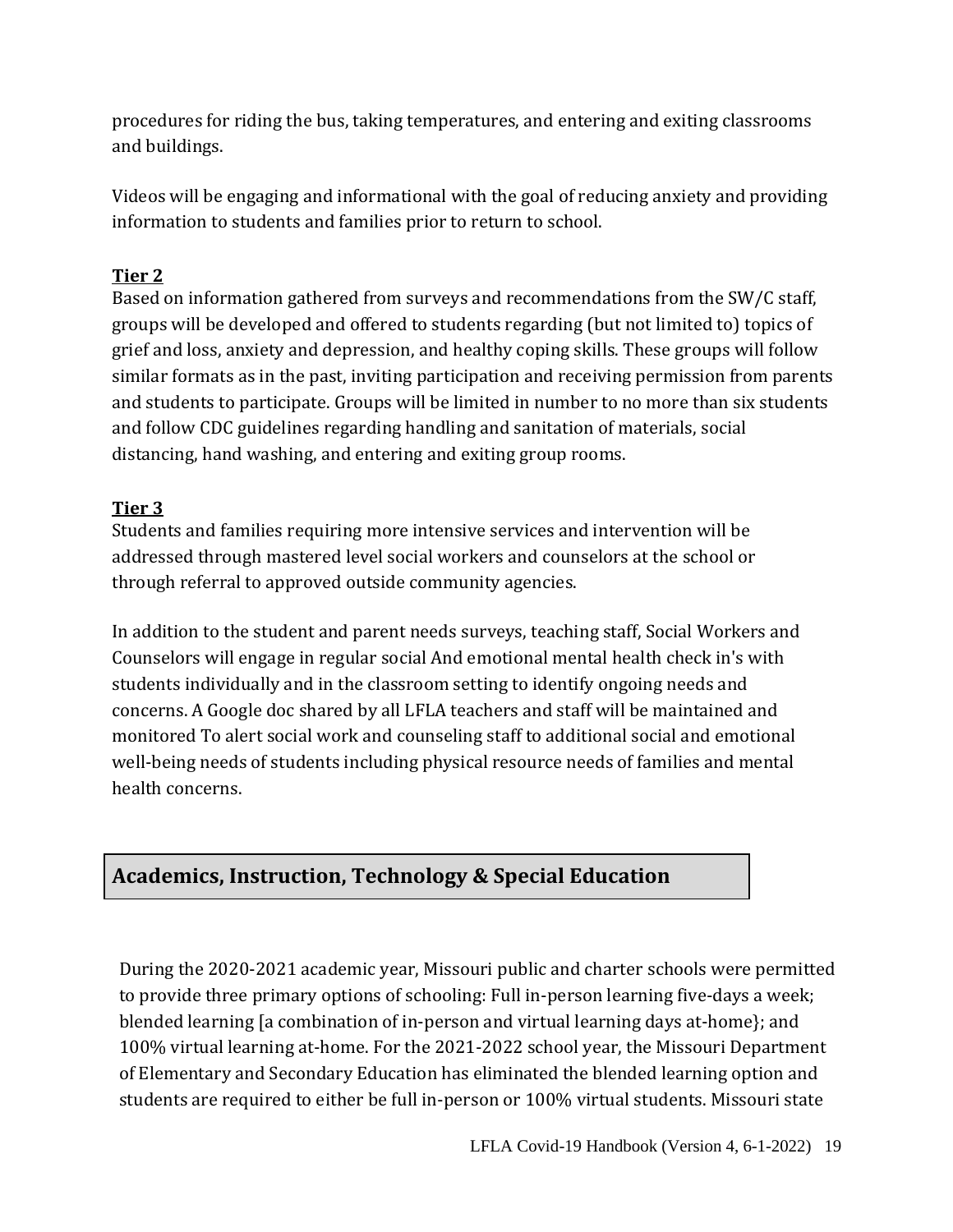law requires that students and their families be provided with a virtual option for learning and Lift For Life Academy will continue to follow this law and its provisions in the future. Missouri state law does permit schools and districts to close and provide distanced instruction for up to 36 hours in an academic year, including for reasons related to the physical health of students and staff.

Lift for Life Academy will be implementing a full return to in-person learning for all students and families to begin the 2022-2023 school year. *The first-day of middle and high school will be August 22, 2022. The first-day of elementary school will be August 23, 2022.* For families and students requesting a virtual learning option for the 2022-2023 academic year , these requests should be submitted to the building principal prior to the first-day of school in August. For more information regarding the instructional program of each school, please reference the Parent and Student Handbook {available at a later date].

### **Special Education**

- Have IEP teams review and update Individualized Education Plans for special education students and address educational and health services if a) a doctor determines it is not safe for the student to attend school, b) the School Building Closure/Distance Learning Plan is implemented, or c) the Alternatives to Closing School Building Plan is implemented. To begin the 2021-2022 academic year, Special Education Meetings will be held both inperson at the school and virtually at the request of parents.
	- Plan to deliver required compensatory services.
	- Plan to conduct IEP meetings, Review of Existing Data Meetings, and Initial Evaluation meetings via telecommunications based on state guidelines and district policy.
	- Research options for providing services to students through telehealth, tele-education, or other virtual options.

### **504 Plan**

● Have 504 teams review and update 504 plans and address educational and health services if the School Building Closure/Distance Learning Plan is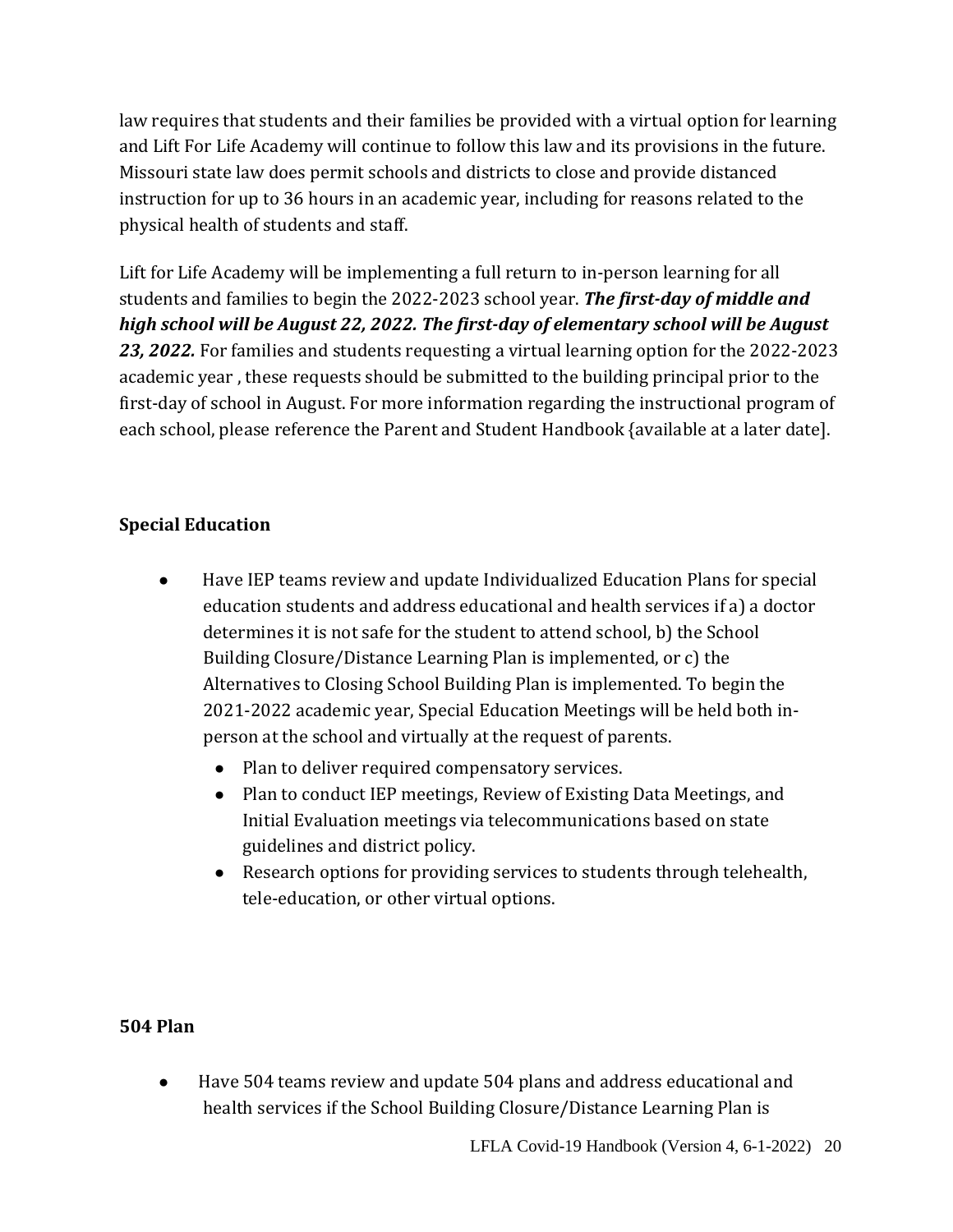implemented or the Alternatives to Closing School Plan is implemented. LFLA will continue to hold Special Education Meetings in-person at the school and virtually at the request of parents. 504 meetings will also be held both inperson at the school and virtually at the request of parents.

## **Student Expectations**

These guidelines are provided to give direction to students as they return to school. Please direct any questions you may have to your teacher or principal.

Lift For Life Academy complies with the Americans With Disabilities Act (ADA) and applicable state and local laws providing a reasonable accommodation for qualified individuals with disabilities in accordance with these laws.

The academy will continue to develop school-level plans that promote effective teaching and learning in a safe and healthy learning environment. These plans may include modified seating within classrooms, reduction in class sizes where feasible, adjustments to food service during the course of the school day and basic health and safety procedures students and teachers can follow to minimize the transmission of the virus and germs to one another.

### **Students returning to school should adhere to the following:**

- Prior to returning to school, all families will be provided guidance as to how use the health screening self-assessment form daily.
- Students should wash their hands several times a day for 20 seconds.
- Students in the  $2<sup>nd</sup>$  grade and above must wear a face covering when in the school building. All students below the second grade level will be highly encouraged to wear a mask at all times.

External and internal signs and floor markings will be used to remind students and staff about guidelines, expectations and responsibilities wearing personal protection equipment (PPE), personal hygiene and social distancing.

## *Do not come to school if you have a combination of the following symptoms, you may have COVID-19. Symptoms may appear 2-14 days after exposure to the virus.*

- New onset or worsening cough
- Shortness of breath or difficulty breathing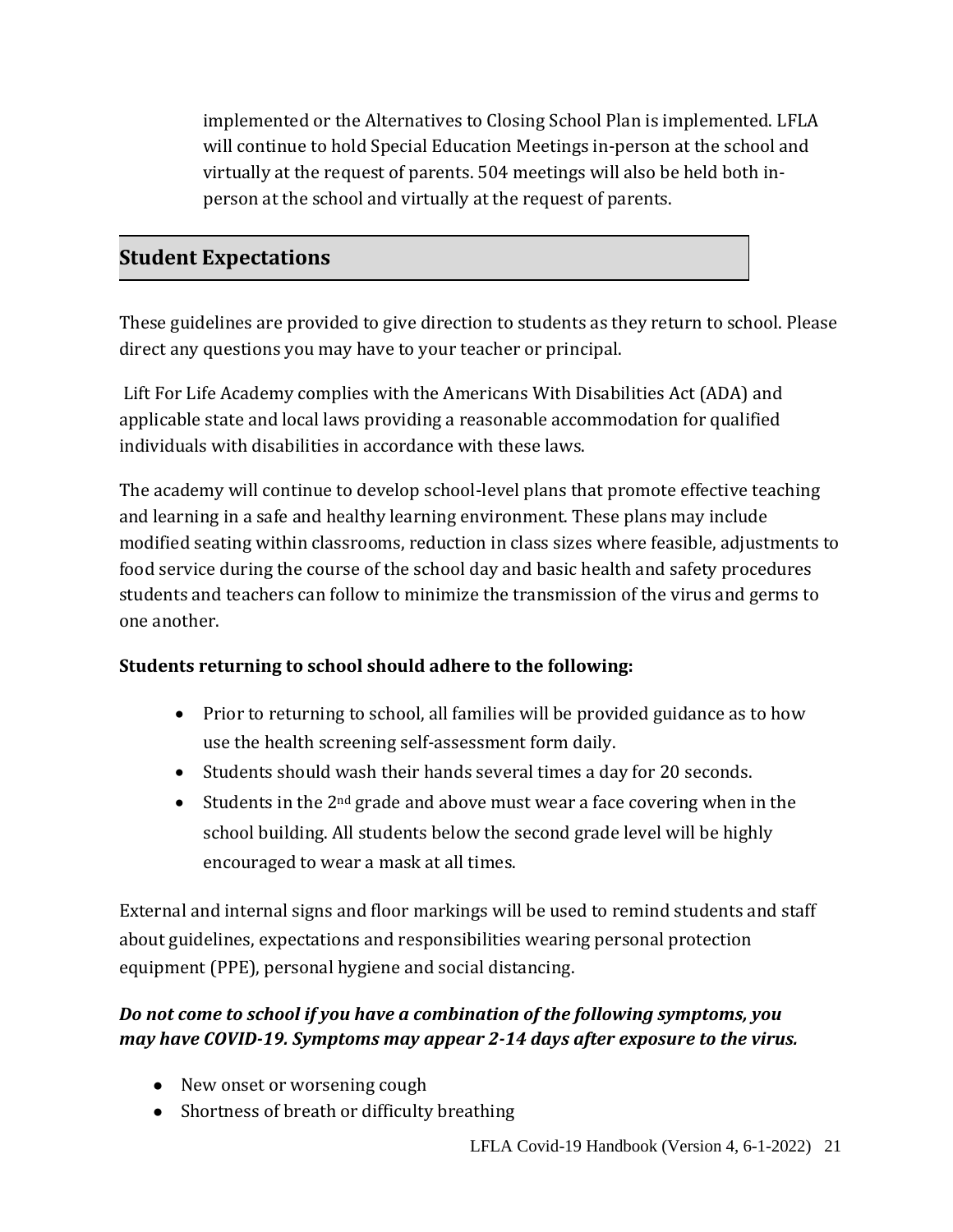#### *Or at least two of these symptoms:*

- Fever more than 100.4 F
- Chills or repeated shaking with chills
- Muscle pain
- Headache
- Sore Throat
- New loss of taste or smell
- Nausea, vomiting or diarrhea (Updated 9/15/20)

Staff or students exhibiting multiple symptoms of COVID-19 may not return to school without a certification by a healthcare professional of the ability to safely return to school.

## **Addressing Learning Loss as a Result of the Pandemic**

The negative impact of the pandemic on student learning is concerning. Due to the limited amount of in-person learning that has taken place over the past year and a half, many students have not made progress in their learning or even regressed in their skills and understandings. This effect of the pandemic is being commonly referred to as "learning loss." Many Lift For Life Academy students, like their peers nationally, have been negatively impacted by irregular in-person learning. Academy assessment data suggests that many students have experienced learning loss or stagnant gains in learning in Reading and Mathematics. In fact, Mathematics scores have indicated the greatest amount of learning loss among students.

To address "learning loss" Lift For Life Academy has developed the following strategies to increase student achievement over the short and long-terms:

- Lift For Life Academy was required to provide remote instruction for the last quarter of the 2019-2020 academic year as a result of the pandemic.
- At the beginning of the 2020-2021 academic year, Lift For Life Academy Elementary shifted from blended learning two-days a week to offering full inperson instruction in September of 2020. Sixth-grade students in the middle school transitioned from full remote learning to two-days a week blended learning in October of 2020. Seventh and eighth-grade students returned to school twodays a week in November of 2020 as part of blended learning. In January, all elementary students were attending four-days a week and all middle and high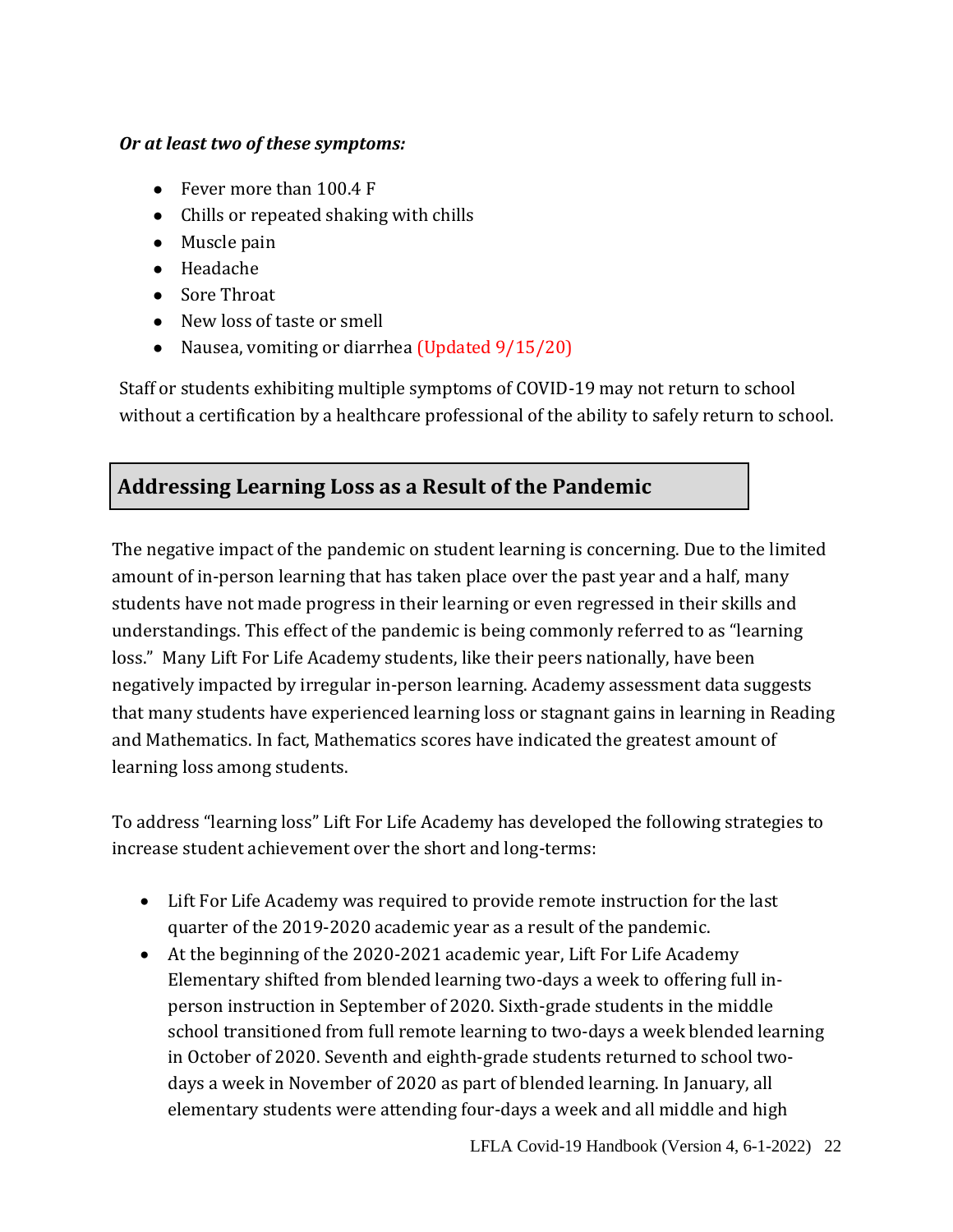were attending two-days a week in-person as part of a blended learning plan through the end of the school year in May.

- Although the academy must offer a virtual educational option to parents and students per state law, the plan is for a full return to regular school and instruction five-days a week to start the 2022-2023 school year just as it did in 2021-2022.
- Lift For Life Academy will again provide an extended summer school program that is four-weeks in duration from June  $6<sup>th</sup>$  to July 1<sup>st</sup> to all elementary and middle grades and a required ninth-grade transition. The primary focus of the middle school program at all grade levels is reading, writing and math literacy.
- To facilitate more effective teaching and learning as part of remote and blended learning to begin the 2020-2021 academic year, Lift For Life Academy invested in Chrome Book technologies in order for all students to have access to their own Chrome Book device. All elementary students were also provided access to classroom Chrome Book carts as part of daily instruction and assessment. Lift For Life Academy Middle and High Schools will remain 1:1 throughout the 2021-2022 academic year (1:1 means 1-Chrome Book device per every student). Lift For Life Academy will continue to utilize Chrome Book technologies to maximize teaching and learning during the 2022-2023 school year and beyond.
- In order to provide equitable access to the Internet during the 2020-2021 school year, LFLA purchased and distributed "hot-spot" technologies to families to ensure students have a viable Wi-Fi connection at-home to use their school issued Chrome Book devices. This strategy will remain in-place in starting the next academic year so that students have full access to technology-based learning tools. Lift For Life Academy will continue to emphasize Internet access for students and families as an important Covid response strategy during the 2022-2023 school year and beyond.
- With the support of federal dollars, Lift For Life has added staff to provide more individualized instruction and wellness support to identified students. Many of the staffing additions made during the course of the 2020-21 and 2021-2022 academic years will remain in place during the 2022-2023 academic year.

## **Financial Policies**

School leaders will continue to comply with all state and federal financial requirements regarding the use of Covid related funds, tracking expenditures, etc. Finance asks all budget point persons and leaders to be especially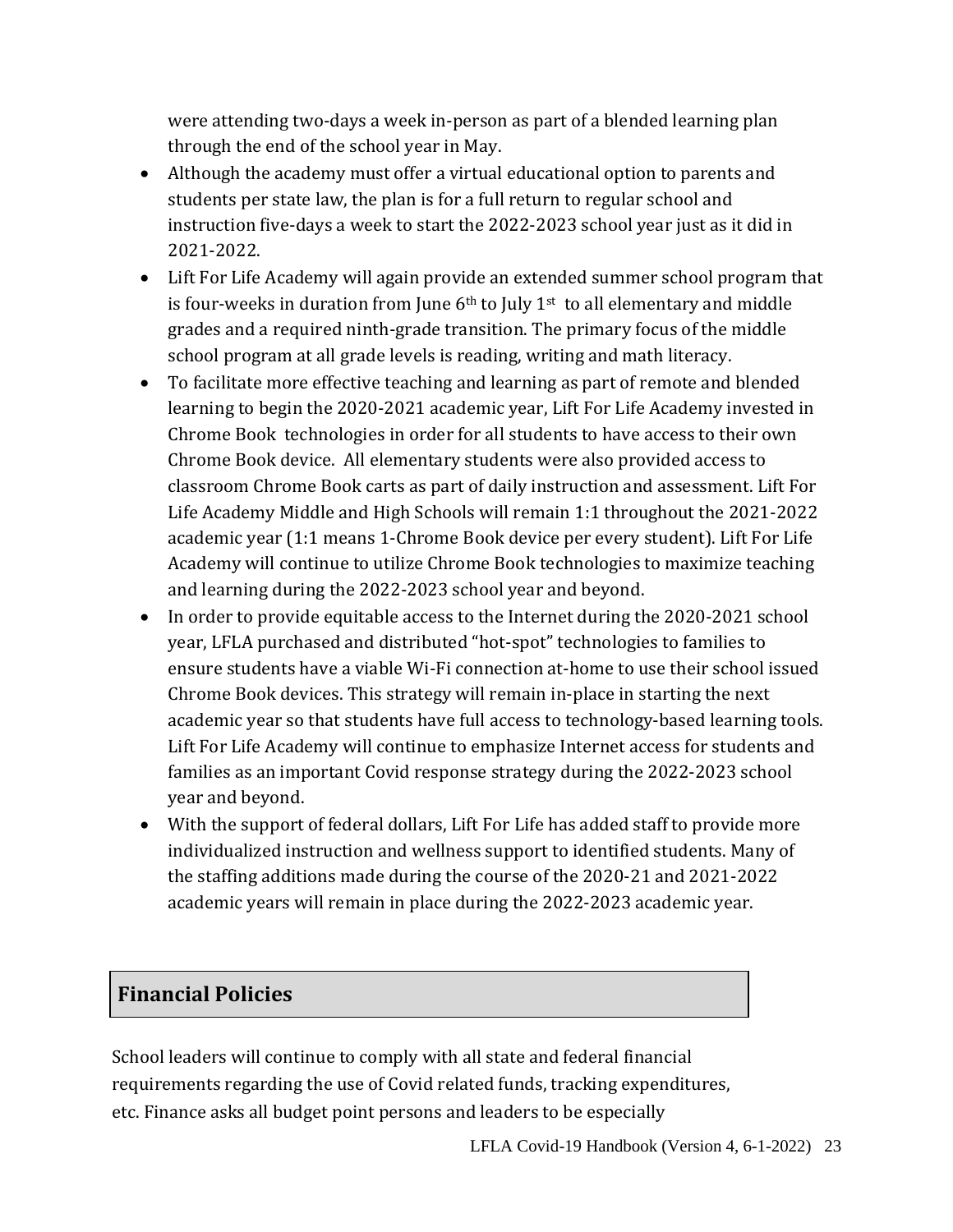sensitive to maintaining their budget and creating efficiencies wherever possible as this year will hold many challenges. Thoroughly vet all requests for overages through the Business Department.

## **Sports/Athletics**

The Academy will continue to comply with revised health and safety mandates from the City of St. Louis' Health Department with regards to athletics and other student activities during the summer months and the 2022-2023 school year.

The following represents an overview of current expectations for athletics staff and students.

- Inform students of how to follow the prescribed daily health self-assessment procedures related to Covid-19 and how to inform supervising staff when symptoms are detected.
- Monitor student athletes daily for symptoms of Covid-19 and remove student athletes from participation when illness is suspected.
- Inform the administrative staff when a student has been removed from participating in an activity due to symptoms of Covid-19. Inform administrative staff when a student misses an activity in self-reporting an illness that is symptomatic of Covid-19.
- Follow the City of St. Louis' existing health guidelines with regards to the wearing of masks during athletic practices and competitions.
- Develop and use a student attendance procedure for all practices and workouts as part of potential contact tracing.

# **Infectious Disease Control Plan**

Having direct contact with the body fluids of another person can potentially provide the means by which many different infectious diseases can spread. Some examples of body fluids which transmit infection, and some of the diseases that can result, include the following:

### **Body Fluid**

- Eye discharge
- Nose or throat discharge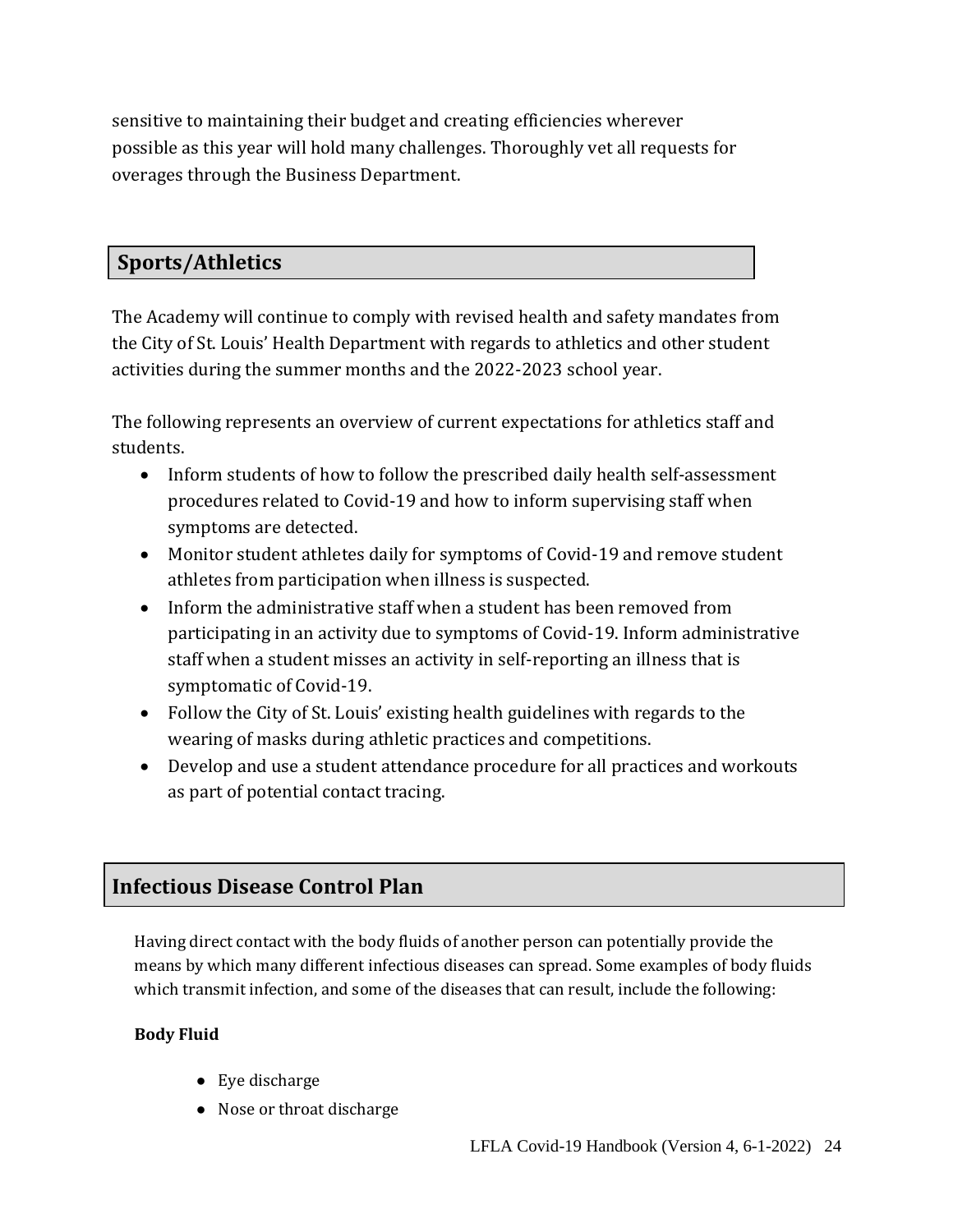- Blood
- Feces
- Urine

#### **Diseases Spread Through Contact with this Body Fluid**

- Conjunctivitis (pink eye)
- Colds, influenza, parvovirus B19 (Fifth's disease)
- Hepatitis B, C, HIV
- Hepatitis A, shigellosis, giardiasis
- Cytomegalovirus

It is important to remember that any person could potentially have disease-causing organisms in their body fluids, even if they have no signs or symptoms of illness. Consequently, the following recommendations should be followed in all situations, not just those involving an individual known to have an infectious disease.

In the school setting, it is recommended that reasonable steps be taken to prevent individuals from having direct skin or mucous membrane contact with any moist body fluid from another person. Specifically, direct contact should be avoided with all the following:

- 1. Blood (preventing exposure to blood or blood-contaminated body fluids is discussed in more detail in the following section on standard precautions);
- 2. All other body fluids, secretions, and excretions regardless of whether or not they contain visible blood;
- 3. Non-intact skin (any area where the skin surface is not intact, such as moist skin sores, ulcers or open cuts in the skin); and
- 4. Mucous membranes.

 If hands or other skin surfaces are contaminated with body fluids from another person, washing with soap and water should take place as soon as possible.

In general, standard medical vinyl or latex gloves should be worn whenever the possibility of direct contact with any body-fluid with another person is anticipated. Gloves should be available and easily accessible in any setting where contact with body fluids could take place. Hands should always be washed immediately after removal of gloves. Pocket masks or other devices for mouth-to-mouth resuscitation should be available.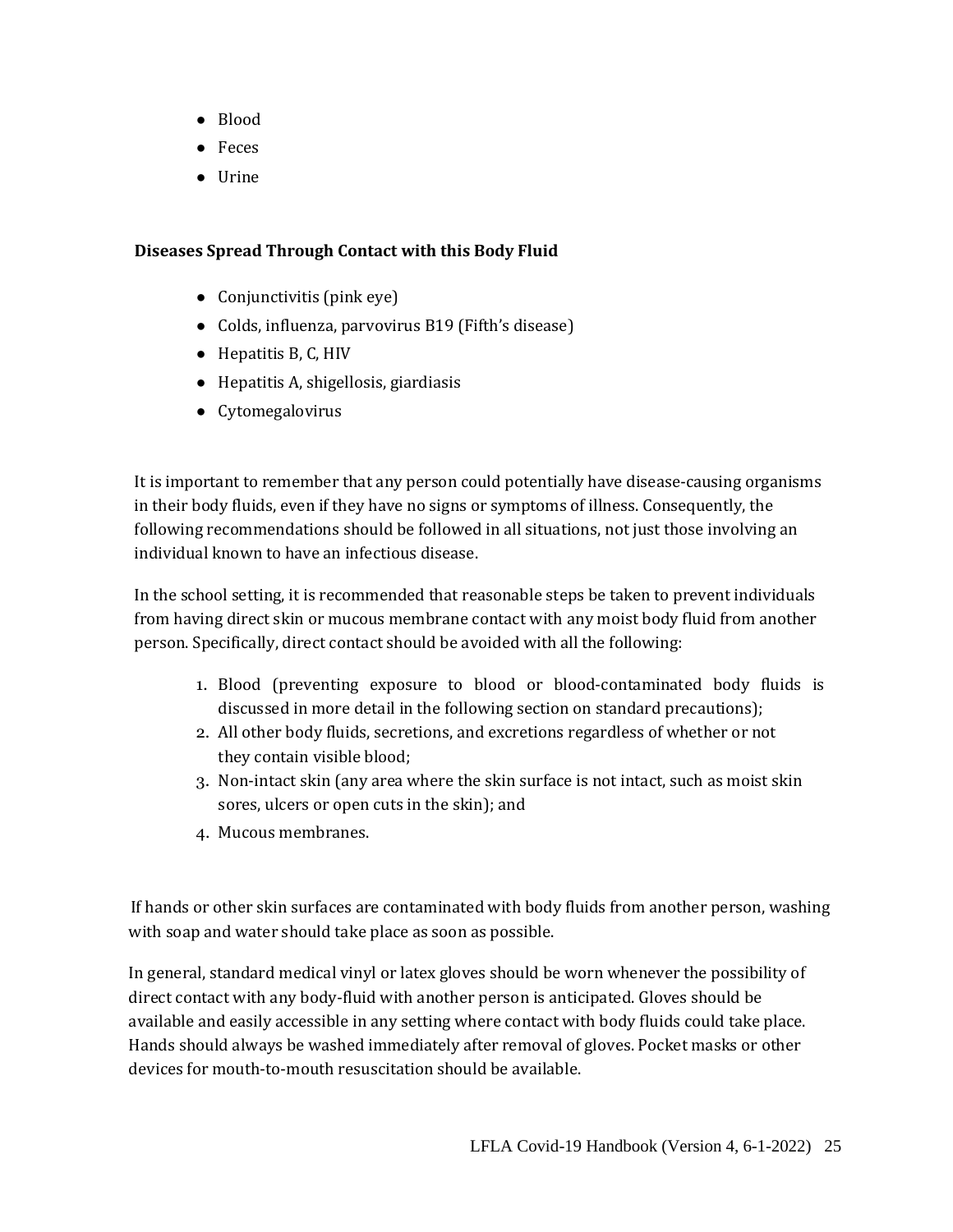Mucous membranes cover the eyes and the inside of the nose and mouth, along with certain other parts of the body. In a school setting, avoiding mucous membrane contact with body fluids means, for practical purposes, that one does not get these fluids in one's eyes, nose or mouth. This can generally be accomplished by not rubbing the eyes with one's hands, and not putting the hands or anything touched by unwashed hands (such as food) in one's mouth. Good handwashing is vital to preventing mucous membrane exposure to diseasecausing organisms.

Additional steps to reduce the risk of transmission of communicable diseases in the school setting include the following:

- 1. Toilet tissue, liquid soap dispenser, and disposable towels should always be available in all restrooms. All children should be taught proper handwashing and encouraged to practice this after using the restroom.
- 2. All children should wash their hands, with direct supervision as necessary, before eating.
- 3. Children should be discouraged from sharing food, personal grooming items, and cosmetics.
- 4. Younger children should be discouraged from placing others' fingers in their mouths, or their own fingers in the mouths of others, and from mouthing objects that others might use.
- 5. Proper sanitation procedures must be followed with regard to food handling and preparation, control of insects and rodents, and proper disposal of solid

waste.

#### **Standard Precautions**

Standard Precautions (formerly universal precautions) is the term now used to acknowledge that any person's body fluids, including blood, may be infectious, and includes the need to use personal protective devices such as gloves, masks or clothing to prevent exposure to body substances. These precautions include:

- Wearing disposable gloves for contact or anticipated contact with any person's blood or body fluids;
- Wearing protective gown/apron if soiling of clothes is likely;
- Wearing goggles and/or mask as appropriate when splashing of blood/bloody fluids is likely; and
- Always washing hands after removing gloves or when hands have come in contact with blood or any body-fluid/excretion.

In addition: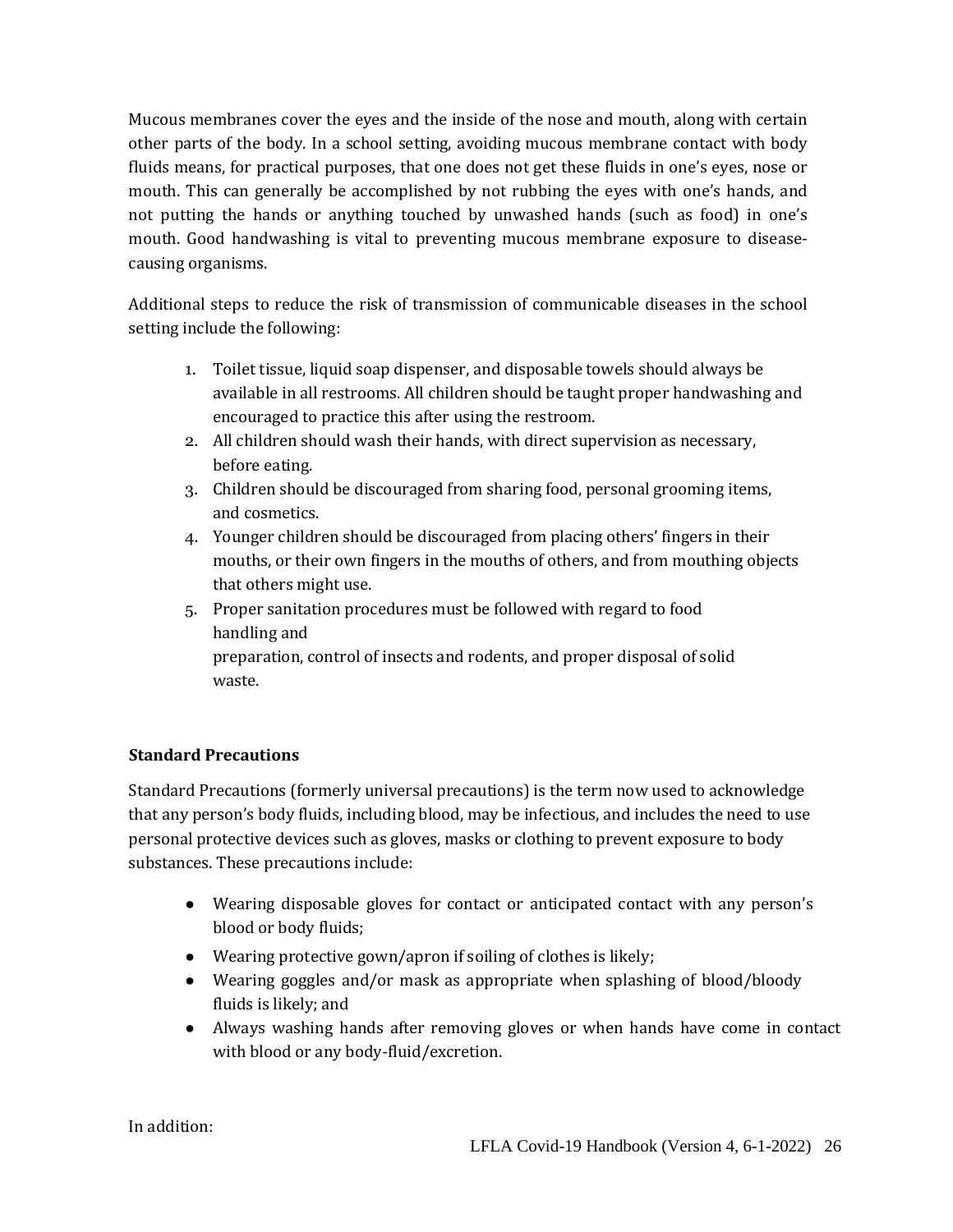- 1. If any body fluids come into contact with the mucous membrane surfaces of the nose or mouth, the area should be immediately flushed with water. If the mucous membrane surfaces of the eye are contaminated, there should be irrigation with clean water, or with saline solution or sterile irrigants designed for this purpose.
- 2. Precautions should be taken to avoid injuries with sharp instruments contaminated with blood. Needles should not be recapped, purposely bent or broken by hand, removed from disposable syringes, or otherwise manipulated by hand. After they are used, disposable syringes and needles, and other sharp items should be placed in puncture-resistant, leak-proof containers for disposal; the puncture-resistant containers should be located as close as practical to the use area. School districts should have a clear procedure for sharps usage and disposal.
- 3. Persons providing health care that have exudative skin lesions or weeping dermatitis should refrain from all direct patient care, and from handling patientcare equipment, until the condition resolves.

The Missouri Code of State Regulations, 19 CSR 20-20.092, promulgated under the authority of Section 191.640 RSMo, requires that "the blood-borne pathogen standard governing public employers in the state of Missouri having employees with occupational exposure to blood or other potentially infectious materials shall be the standard of the Occupational Safety and Health Administration as codified in 29 CFR 1910.1030." The rule establishes the current standard of practice with regard to the prevention of transmission of infectious blood-borne agents in occupational settings, and it contains good public health and risk management policies. School administrators and other school personnel who are involved in making health policy decisions should become familiar with this rule and consider, in consultation with appropriate legal counsel, adopting the policies that it describes, including the development of an exposure control plan. Such an exposure control plan should contain a statement on providing hepatitis B vaccine to appropriate school staff (August, 2001).

The Occupational Safety and Health Administration (OSHA) guidelines and the standard adopted by the Missouri Department of Health and Senior Services also require:

Persons who, as part of their assigned occupational duties, may reasonably be expected to have contact with blood should be vaccinated with hepatitis B vaccine. Vaccination of all school staff is neither feasible nor necessary. However, certain staff is assigned duties which could place them at increased risk of infection from hepatitis B. These individuals should be provided, free of charge, three doses of hepatitis B vaccine. Such individuals include:

- 1. The person(s) assigned primary responsibility for providing first aid;
- 2. Special education/early childhood development personnel who may have contact with children infected with hepatitis B. These children may have special behavioral and/or medical problems which increase the likelihood of hepatitis B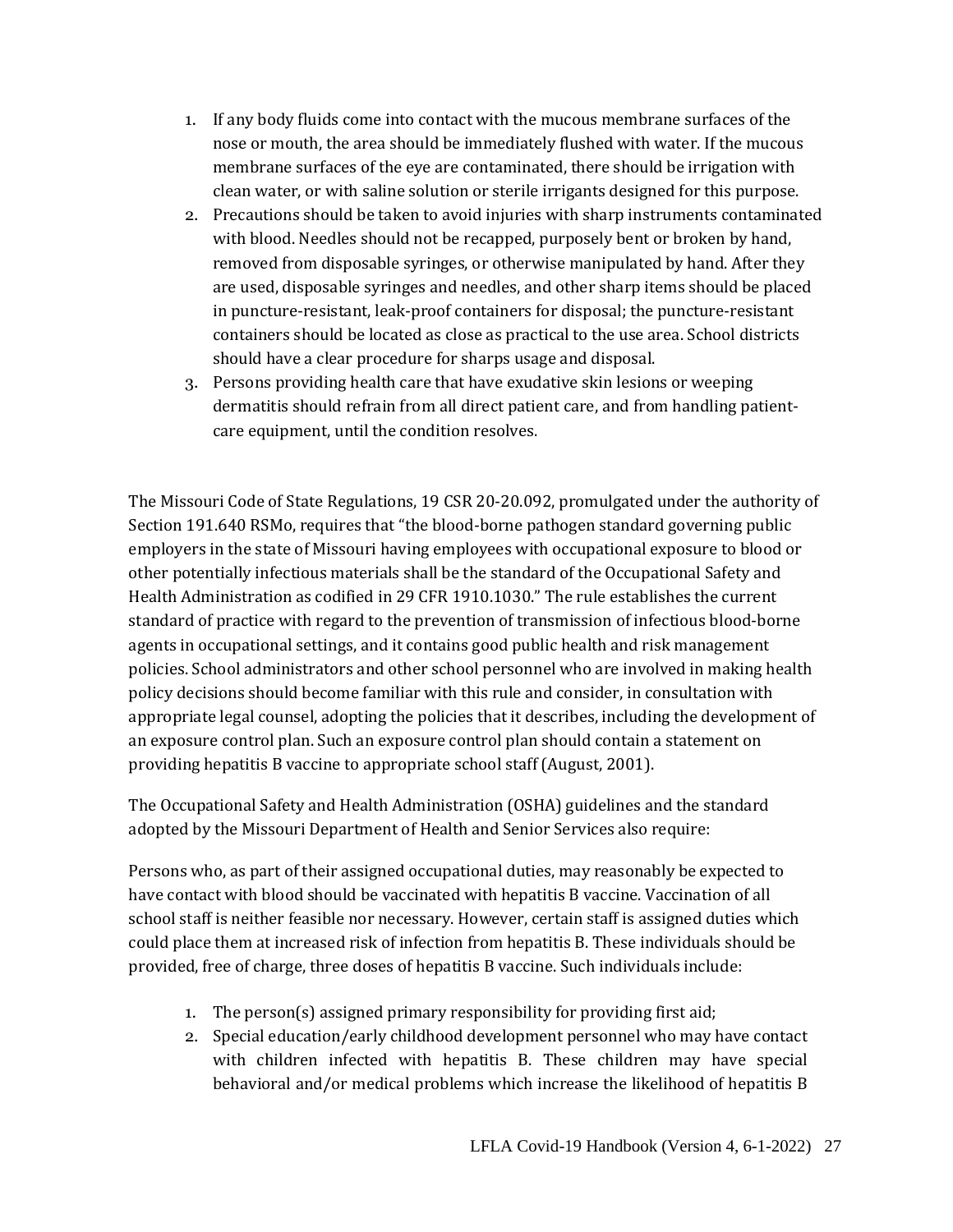transmission; and 3. The person(s) assigned primary responsibility for cleaning up body fluid spills.

A person who has been offered hepatitis B vaccine but refuses to receive it should be required to sign a statement indicating the vaccine was offered but he/she chose not to be vaccinated.

#### **Procedures for Cleaning Spills of Blood or Other Body Fluids**

- 1. Absorbent floor-sweeping material should be used to cover larger body fluid spills.
- 2. Wear sturdy, non-permeable gloves and other protective clothing as necessary.
- 3. Use disposable absorbent towels or tissues, along with soap and water, to clean the area of the spill as thoroughly as possible.
- 4. All surfaces that have been in contact with the body fluids should then be wiped with a disinfectant. Any EPA-approved disinfectant can be used. A 1:10 dilution of household bleach can also be used (this solution should not be mixed in advance because it loses its potency). After the disinfectant is applied, the surface should either be allowed to air dry, or else to remain wet for 10 minutes before being dried with a disposable towel or tissue.
- 5. If the gloves worn to clean up the spill are reusable rubber gloves, they should be washed with soap and running water prior to removal. Disposable gloves should be placed in an impermeable plastic bag. Regardless of the type of gloves used, care should be taken during glove removal to avoid contamination of the hands. However, whether or not any known contamination occurs, the hands should be thoroughly washed with soap and water after the gloves are removed.
- 6. If the person doing the clean-up has any open skin lesions, preparations should be taken to avoid direct exposure of the lesions to the body fluids.
- 7. If direct skin exposure to body fluid accidentally occurs, the exposed area should be thoroughly washed with soap and water for at least 15 seconds.
- 8. It is necessary to keep one or more clean-up kits on hand for blood/body fluid spills. The clean-up kit should consist of the following items:
	- $\Box$  Absorbent floor-sweeping material
	- $\Box$  Liquid soap
	- □ Disinfectant
	- $\Box$  Small buckets
	- $\Box$  Rubber or plastic gloves
	- $\Box$  Disposable towels or tissues
	- $\Box$  Impermeable plastic bags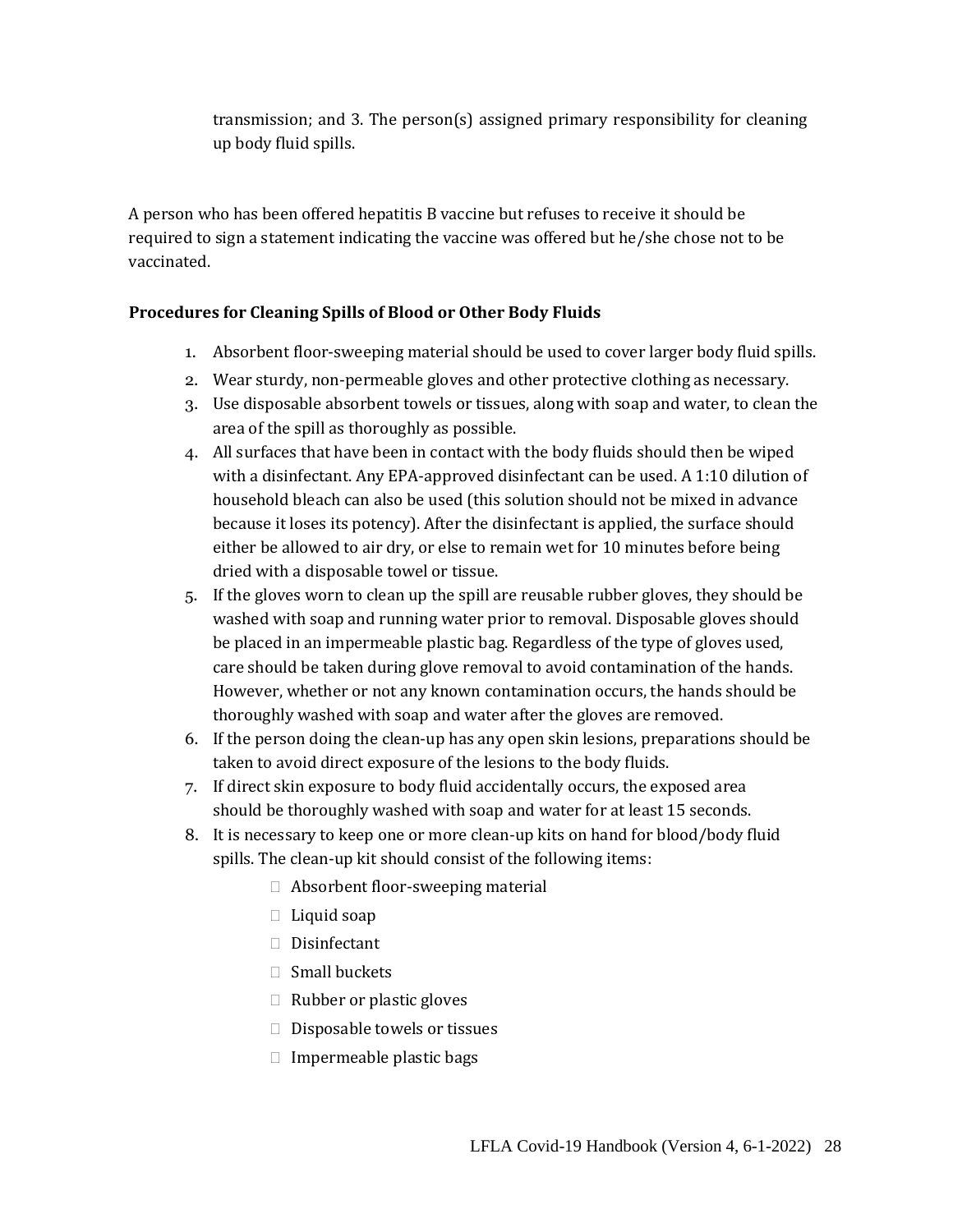All of these materials should be kept together in one or more central locations so that they are readily accessible.

**CAUTION:** Diluted bleach solutions, if utilized, should not be used for any other purpose than the clean-up described above. Mixing this solution with certain other chemicals can produce a toxic gas. Also, any EPA-approved disinfectant that is used should be diluted according to manufacturer's instructions. It is not appropriate or necessary to add more disinfectant than the directions indicate. Doing so will make the disinfectant more toxic, and could result in skin or lung damage to those individuals using it.

# **Identification of Mitigation Strategies Implemented**

Since the pandemic's inception, Lift For Life Academy has implemented a variety of Covid-19 mitigation strategies to prevent the spread of the virus within the school community. These mitigation strategies have been paid for using a combination of local, state and federal funds, including from the Coronavirus Aid, Relief, and Economic Security Act {CARES}. The ultimate goal of these strategies has been to provide a safe and effective learning environment for all students, employees, and other stakeholders. This includes the reopening strategies implemented at all schools during the course of the 2020-2021 school year and a more broad return to in-person learning for all students to begin the 2021-2022 academic year. Many of these strategies will continue to be in effect heading into the 2022-2023 school year.

The following is a summary list of various mitigation strategies implemented in reopening and operating academy schools:

- Purchase and installation of new Heating, Ventilation and Air Conditioning (HVAC) systems to improve air-flow and minimize the possibility of airborne transmission of the virus in the school environment.
- The hiring of additional bus drivers to minimize the number of students riding the bus to and from school to promote social distancing and prevent intermixing of students on the bus.
- Purchase and use of electronic thermometers to identify excessive temperatures among students, staff, and parent-guests to the school.
- Hiring of additional custodians to ensure deeper cleaning and sanitation efforts in common and classroom spaces.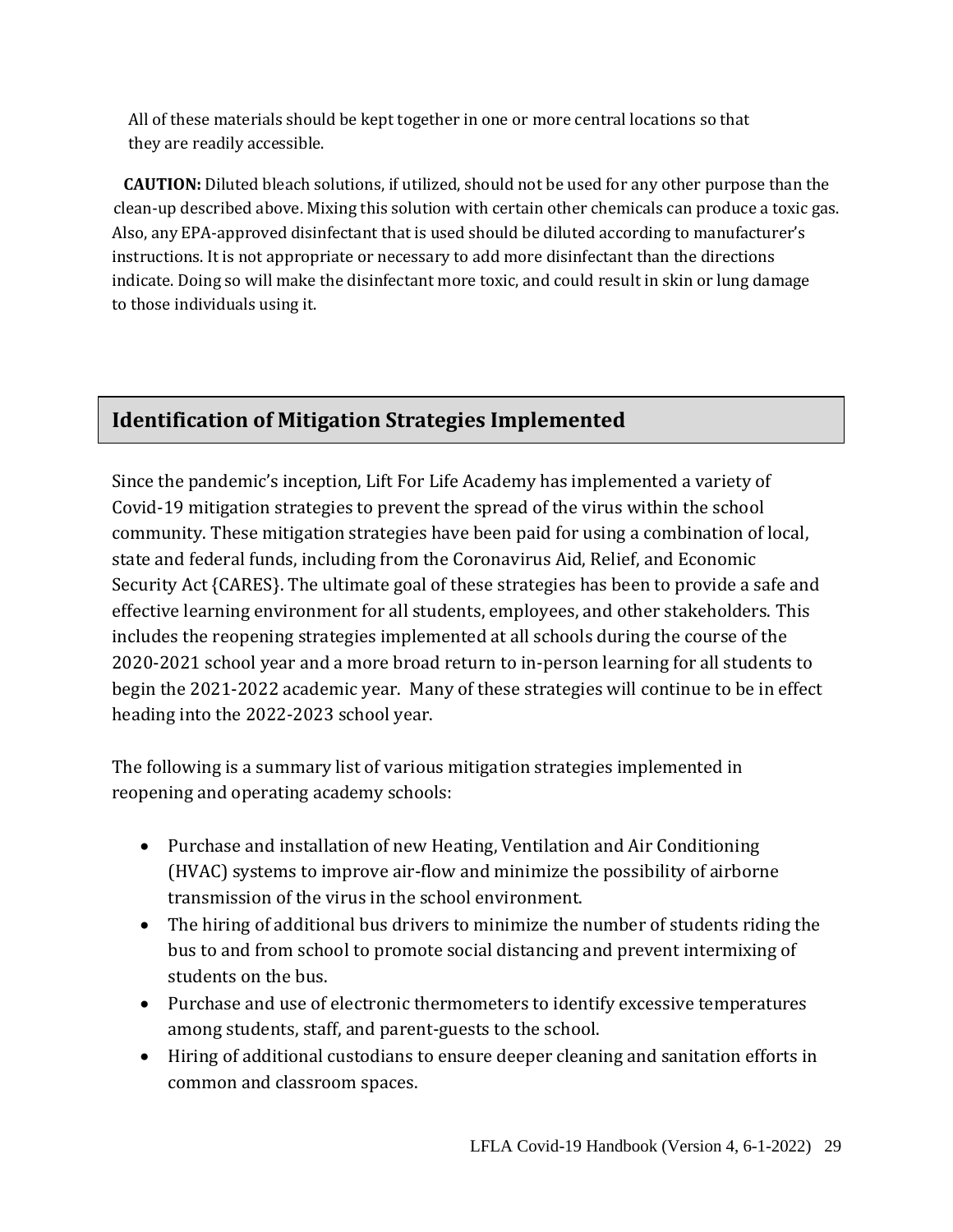- Providing teachers with classroom safety kits that include disinfectant wipes, extra face masks, hand sanitizer, and other items as needed.
- Covid-19 vaccination of staff, families, and students in partnership with Affinia Healthcare in March of 2021.
- Utilization of a "blended-learning" model where students attended school twodays a week and three-days virtually to reduce classroom sizes at the middle and high school levels during the 2020-21 academic year.
- Restructuring of building-level food service schedules, including additional lunchshifts, to promote social distancing and minimize intermixing among students.
- To mitigate the impact of disruption to the Federal Free and Reduced Lunch (FRL) Food Program, home deliveries of essential groceries were made by LFLA staff using LFLA bus drivers.
- Investment in Chrome Book technologies to ensure students had appropriate access to virtual instruction and support from teachers.
- Investment in "Hot-Spot" technologies to ensure that students have access to an Internet at-home as part of remote and blended learning virtual days.

**(New: 1/3/2022) Current Guidance from the St. Louis City Health Department Regarding Quarantine, Test to Stay, and Test to Return (The below text was adopted from the guidance document titled,** *"City of St. Louis Quarantine and Testing Guidance for Early Childhood, Primary, and Secondary Schools."*

## **Guidance for Fully Vaccinated Individuals**

Students teachers and staff identified as close contacts do not need to quarantine if they:

- Are full vaccinated and do not develop symptoms of Covid-19 for the full ten-days past the last date of exposure to a confirmed case. Fully vaccinated is defined as two-weeks after the second dose of a two-dose vaccine series (Phizer and Moderna) or two-weeks after a single dose vaccine (Johnson and Johnson/Janssen).
- Had Covid-19 illness (as identified via a positive viral test such as PCR or antigen tests) within the previous 90-days, has recovered, and remains without Covid-19 symptoms for a full ten-days following the last confirmed exposure. LFLA does not accept home test results for regular screening, accessing the Covid leave policy, or requirements associated with returning to work.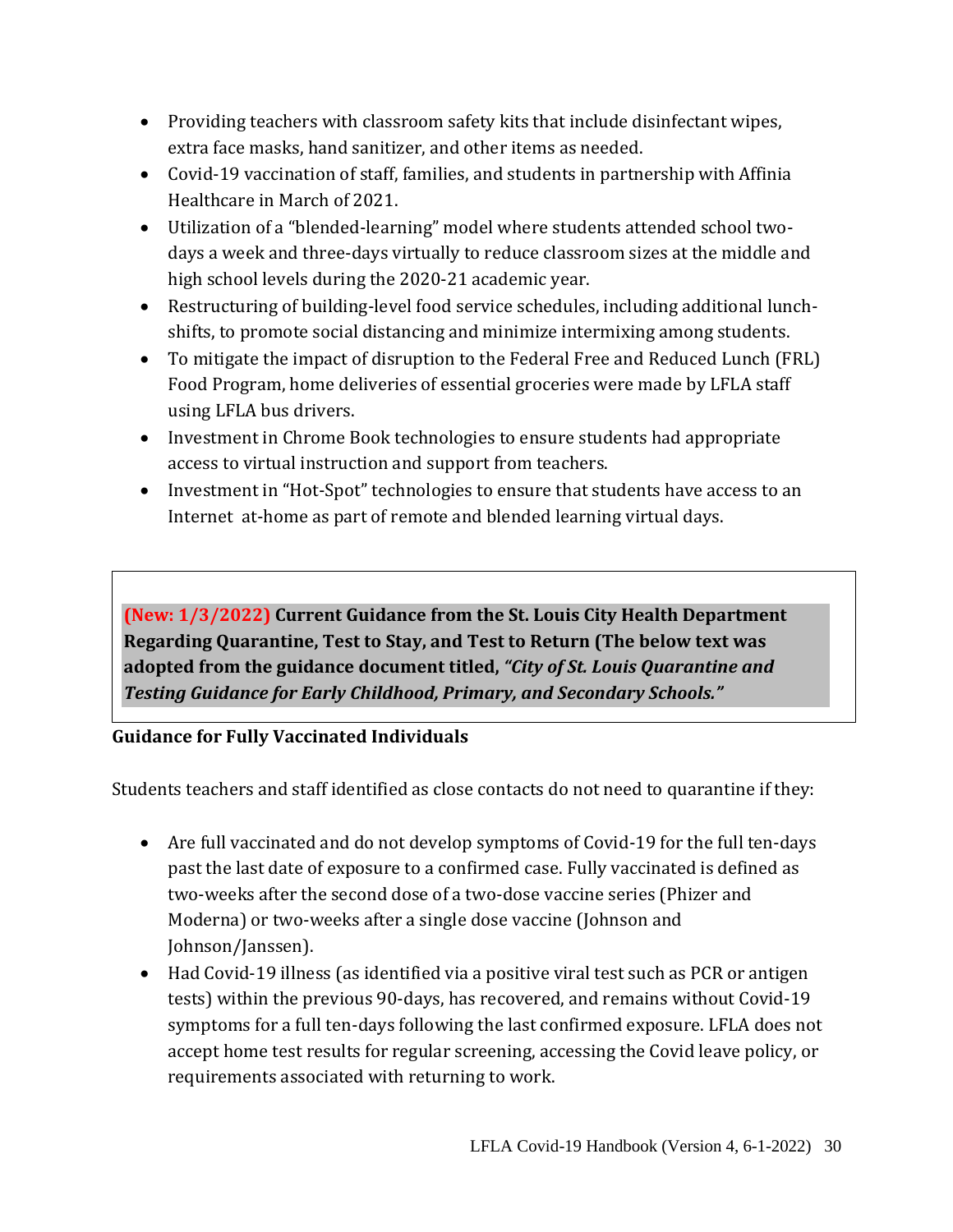Note: Quarantine is note recommended for individuals that meet the scenarios as outlined in Option 1. However, CDC does recommend fully vaccinated person get tested 3-5 days after exposure and do the following:

- 1. Correctly and consistently wear a mask in the K-12 school/work setting.
- 2. Wear a mask in other indoor settings for a period of 10-days or until negative test results are obtained.

## **Test-To-Stay Option**

Students, teachers, and staff regardless of vaccination status who are identified as close contacts (within 6 feet of a positive Covid-19 individual for 15-minutes or more) can continue to attend school/work, if the following criteria are met.

- The close contact does not include household exposures (i.e. exposures among persons who live in the same household). There may be other similar higher-risk exposures where Test-to-Stay would not be recommended. Subject to further review and revision by the City of St. Louis Health Department.
- The close contact does not develop symptoms of Covid-19 throughout the full duration of the quarantine period (10-days past the last date of exposure to the confirmed case).
- The close contact wears a mask consistently and correctly in school at all times during their quarantine period (ten-days past the last date of exposure to the case), other than when drinking or eating. When these individuals cannot be masked, then they should maintain 6-feet of distance from other individuals.
- The close contact receives a minimum of three rapid antigen tests during the first seven days of the quarantine period per the following:
	- o Test One: Upon identification as a close contact (unless already participating in a screening test program) ; and
	- $\circ$  Tests Two and Three: A minimum of two additional rapid antigen tests, preferably on two non-consecutive days within the first seven-days of the quarantine period.
	- o The testing is conducted upon entry to school/work and the negative results received prior to returning to the K12 school/work setting.
- A person who tests positive for Covid-19 during their quarantine period must isolated and obtain clearance from their medical provider before returning to school for in-person instruction.

For participation in extracurricular activities, daily testing is recommended, though at a minimum, an additional rapid antigen test is to be taken on the day of the participation throughout the duration of the ten-day quarantine period. The testing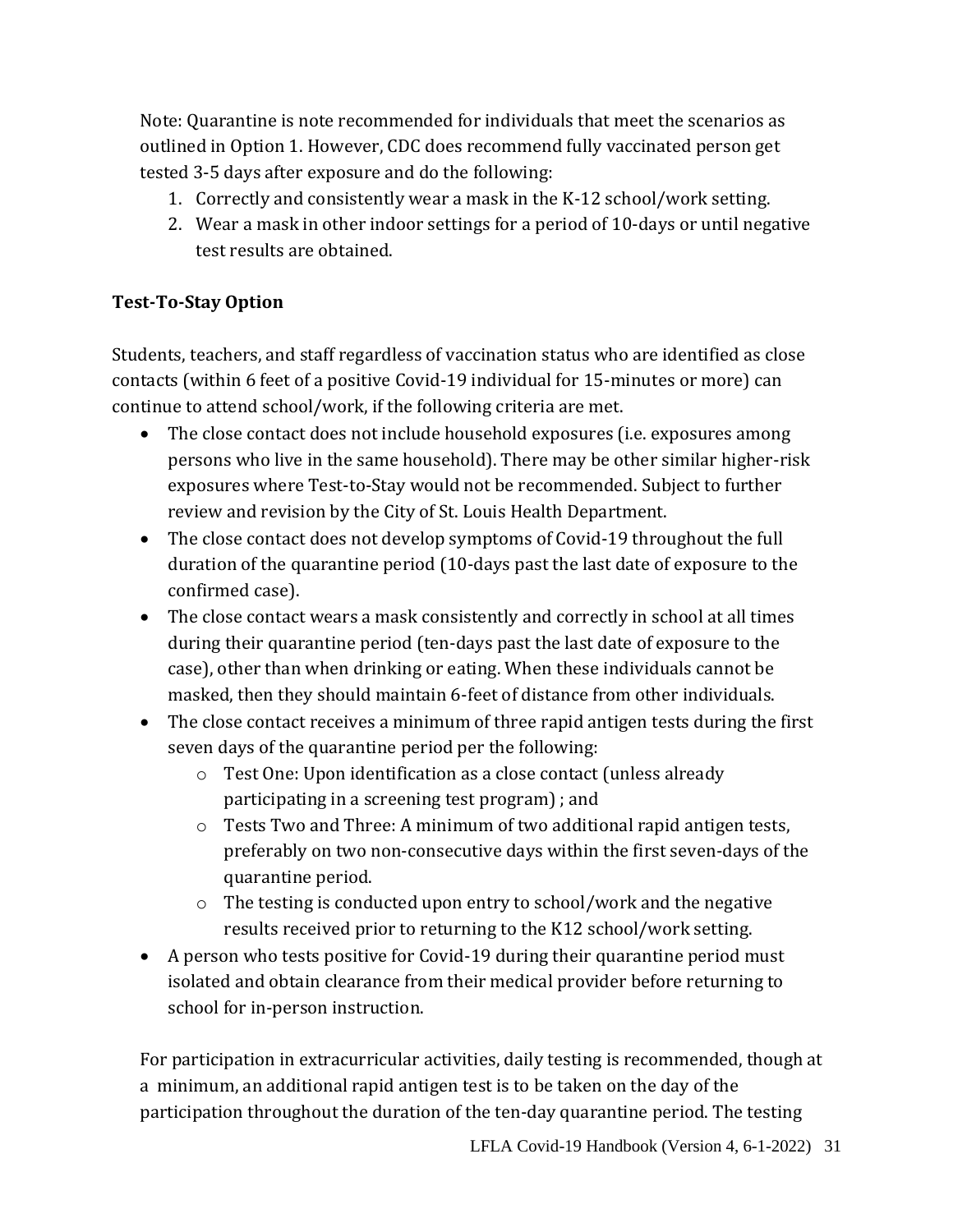must be completed and a negative result received prior to participation in the event. This includes testing on days when the event occurs during the weekends, holidays, or other days when institutions are not in session.

- Receive negative test results from Covid-19 testing conducted throughout the duration of the ten-day quarantine period.
- Active monitoring of the persons participating in Test-to-Stay for symptoms is conducted by the school throughout the duration of the ten-day quarantine period, and person should self-isolate at home if symptoms develop.

A person with Covid-19 can spread the virus to others starting from two-days before they have any symptoms (or, for asymptomatic patients, two-days before the positive specimen collection date), until they meet criteria for ending isolation. Therefore, persons can be infected with Covid-19 and spread the virus to others without having symptoms or knowing they are infected.

### **Test-to-Return**

The City of St. Louis has developed a Test-to-Return option for K12 schools where the Test-to-Stay option is not available.

Students, teachers, and staff regardless of vaccination status who are identified as close, high-risk contacts can quarantine outside of school. Individuals can return to school if the following criteria are met:

- The close contact does not include household exposures (i.e. exposures among persons who live in the same household). There may be other similar higher-risk exposures where Test-to-Return would not be recommended. The final decision regarding the inclusion in Test-to-Return is at the discretion of the City of St. Louis Department of Health based on findings of the case investigation.
- The close contact does not develop symptoms of Covid-19 throughout the full duration of the quarantine period (10-days past the last date of exposure of the case).
- The close contact is able to return to school/work in-person after completing a ten-day quarantine period without testing if they remain without symptoms over the course of their quarantine period, or after day seven if they have an negative PCR test (test must occur on day five of the quarantine period or later). To return after day 7, proof of a negative PCR test must be provided to the school administrator. This means the individual under quarantine may submit to SARS CoV-2 on day five or six of their quarantine period. If their test results are